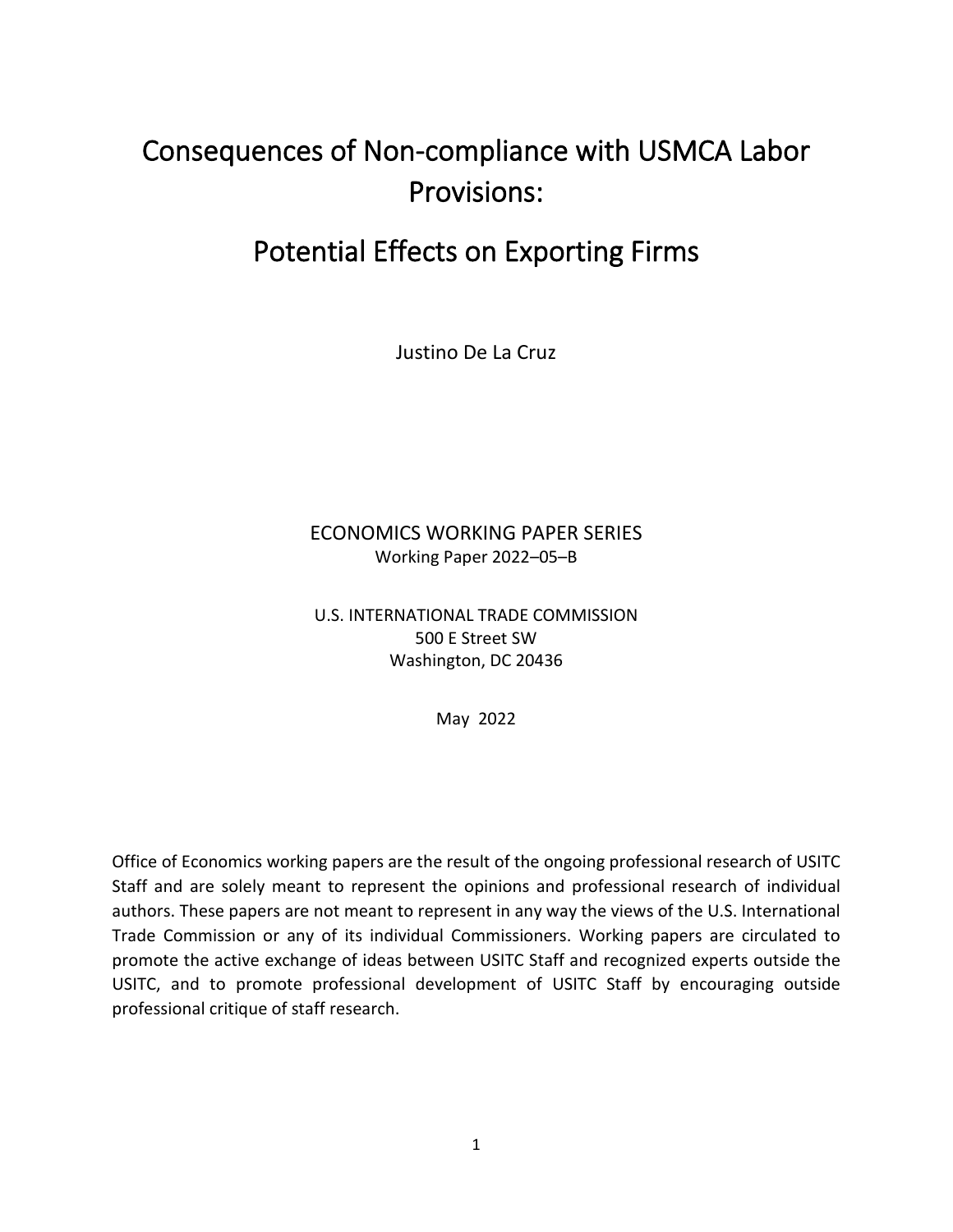Consequences of Non-compliance with USMCA Labor Provisions: Potential Effects on Exporting Firms Justino De La Cruz Economics Working Paper 2022–05–B May 2022

#### **Abstract**

This paper aims to analyze the consequences that firms may face when they are not in compliance with U.S. FTAs' labor provisions. The paper reviews key labor provisions in all U.S. FTAs as well as the submissions filed by the United States against member countries. We find that except for the USMCA, the labor provisions in all previous U.S. FTAs have not been enforceable in practice due to lengthy dispute settlements with ambiguous language. The USMCA, however, contains labor provisions and a dispute settlement mechanism with a clear language and a new response mechanism, which addresses disputes expeditiously. The dispute settlement mechanism permits the United States government to file a complaint directly against a facility allegedly failing to comply with its labor obligations under that agreement. Consequences of the failure may include suspension of preferential tariffs, imposition of penalties, and denial of entry of goods or services produced by the firm. To illustrate this, the paper discusses two recent cases filed by the United States against two firms operating in Mexico. The submissions were filed under the USMCA's U.S.-Mexico Facility-Specific Rapid Response Mechanism. The analysis of these cases show that the agreement does not have the shortcomings of past U.S. FTAs. Therefore, firms operating in Mexico and exporting to the United States under the USMCA preferences face substantial risks of losing their benefits if they fail to comply with the labor provisions of the agreement.

Justino De La Cruz Country and Regional Analysis Division, Office of Economics U.S. International Trade Commission Justino.delacruz@usitc.gov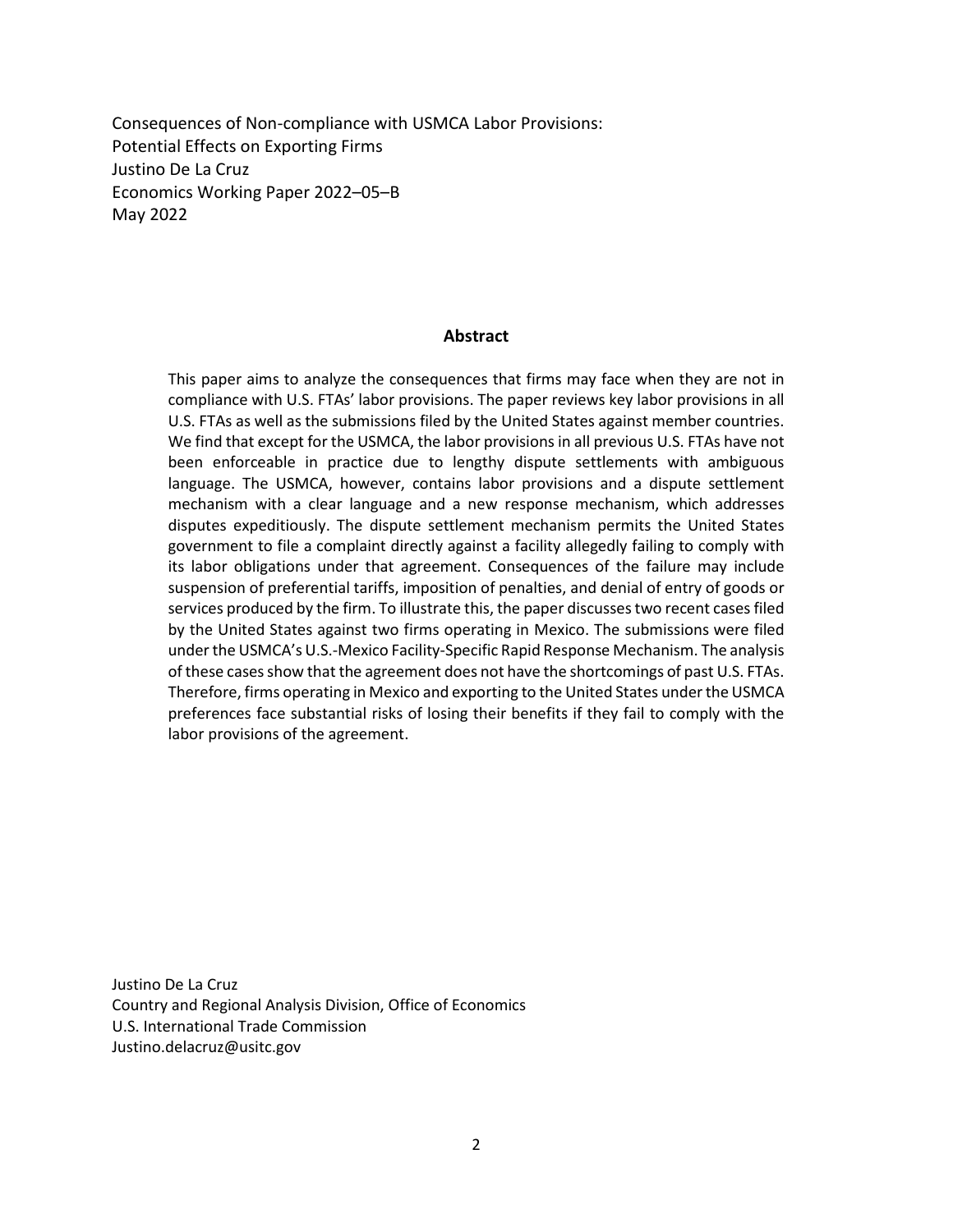#### Introduction

In general, the empirical literature on the impact of labor provisions in global free trade agreements (FTAs) has focused on their impact on trade and investment, enforcement, workers' conditions, and workers' rights. Most of the literature on the impact of labor provisions in FTAs on trade and investment has developed around the notion that countries engage in a "race-to-the bottom" strategy. That is the notion that countries compete by lowering their respective labor standards—or maintain lax enforcement of labor provisions— in order to increase the countries' competitiveness and thereby increase exports and inflows of foreign direct investment (FDI). That empirical evidence is mixed but most of the research provides support against the notion that countries lower their labor provisions to maintain or gain comparative advantage to either export more, attract more FDI, or both. One strand of empirical literature that provides evidence against this notion includes Kucerna (2002) and Davies and Voy (2009). In contrast, Davies and Vadlamannati (2017) find support of the race-to-the bottom argument. As to whether enforcement of labor provisions in FTAs raises workers conditions, there is no definite conclusion empirically either. For instance, Kamata (2014) finds that regional trade agreements (RTAs) have a positive effect on labor earnings, but they may reduce trade. While Siroën and Andrade (2016) find that labor provisions in free trade agreements (FTAs) have no significant effects on workers' rights; and Raess et al. (2018) find that labor rights are protected in trade agreements because of the power of labor unions, governments favoring workers' rights, and the availability of skilled labor.

Regarding the United States, the empirical evidence on the impact of labor provisions of U.S. Free Trade Agreements (U.S. FTAs)<sup>[1](#page-2-0)</sup> on trade seem to either have no effect DiCaprio (2004) or increase it, Brown et al. (2011), and Weller (2009). In testing the "race-to-the bottom" argument for the United States the empirical evidence is inconclusive. For instance, contrary to this argument, two studies for the United States provide evidence against it, Daude et al. (2003) and Ronconi (2012). In contrast, Olney (2013), finds support for such a critique; and Ronconi (2012) finds that FDI increases have a positive effect on enforcement of labor provisions, on inspections, and inspection activities.

Like the general empirical literature, the evidence on the effects of labor provisions in U.S. FTAs on workers' conditions is also mixed. One strand of research suggests that labor provisions in U.S. FTAs have improved workers' conditions in U.S. trading partners, Elliott and Freeman (2003), Moonhawk (2012), Dewan and Ronconi (2018), and Ebert (2018). On the other hand, Kolben (2017) reports that enforcement of such provisions has not succeeded in improving workers' conditions. WOLA (2009) and GAO (2014) provide evidence of weak enforcement. Finally, Elliott (2004), Berik and Van Rodgers (2010, and Lenoz and Arsht (2018) find that there is some mixed evidence, i.e., some provisions in U.S. FTAs improve workers conditions, while others do not.

This paper aims to analyze the risks firms face when they are not in compliance with U.S. FTAs' labor provisions. It does so by considering labor and dispute settlement provisions in all U.S. FTAs to determine how effective such provisions have been enforced. The paper reviews key labor provisions in all U.S. FTAs as well as the submissions filed by the United States against member countries. It attempts to provide answers to the questions: How have labor provisions in U.S. FTAs changed over time? Have the U.S. FTAs labor provisions been enforceable? Have the U.S. submissions filed been effective in enforcing labor provisions? Do the labor provisions in the United States-Mexico-Canada Agreement (USMCA) represent risks for firms exporting to the United States? If so, what kind of risks?

<span id="page-2-0"></span><sup>1</sup> The term U.S. Free Trade Agreement (U.S. FTAs) includes U.S. Free Trade Agreements, U.S. Trade Agreements, and U.S. Trade Promotion Agreements.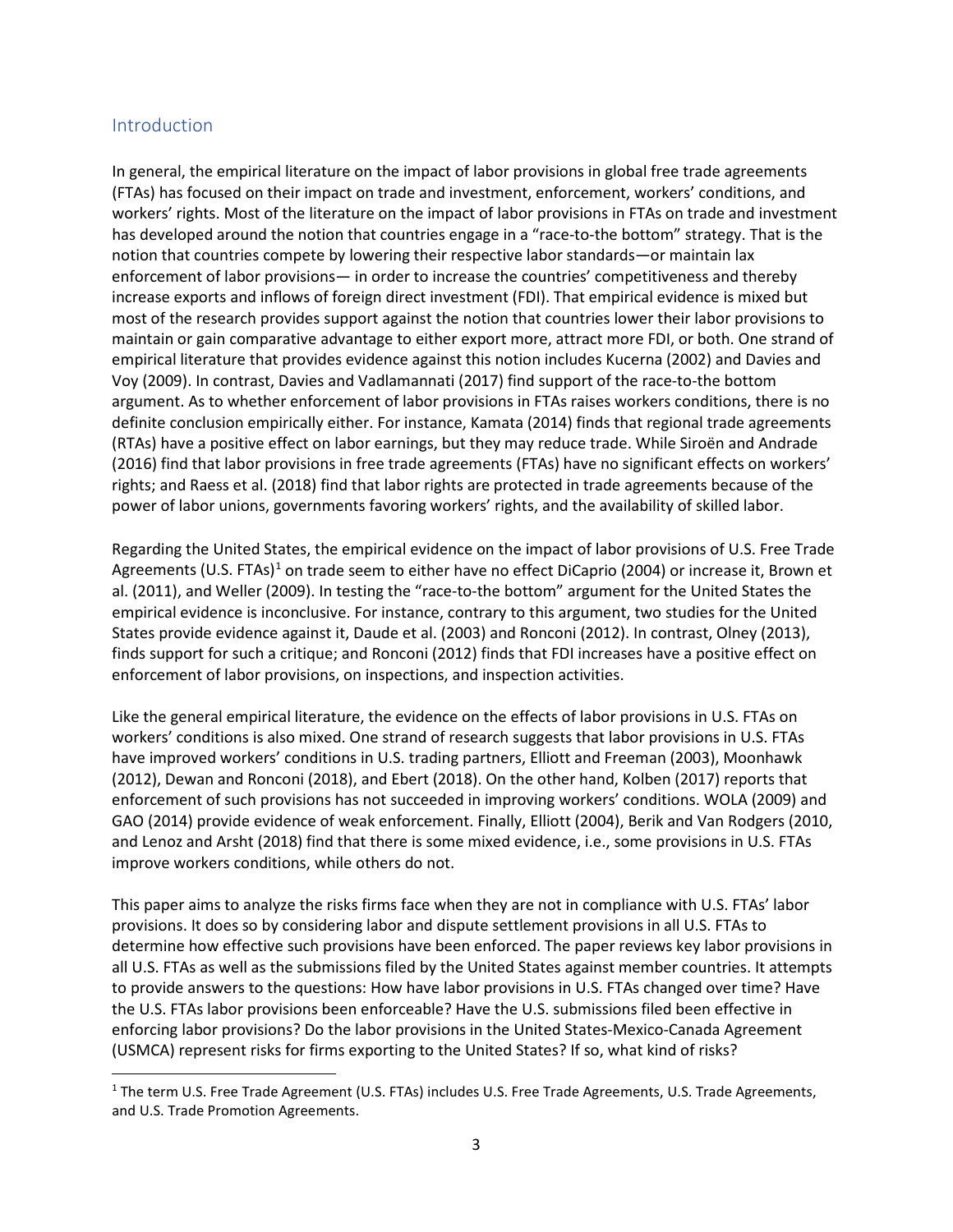The paper's focus is on the labor provisions and enforcement mechanism of the USMCA, which indicate major improvements relative to those of previous U.S. FTAS. As we will show, the review notes that U.S. submissions filed under previous U.S. FTAs labor provisions and dispute mechanisms have been ineffective in their enforcement. This is primarily due to labor provisions and enforcement mechanisms that are ambiguous, which in turn allow for a lengthy dispute settlement process. In contrast, the USMCA contains labor provisions and a dispute settlement mechanism that are enforceable with unambiguous language, and a rapid response mechanism, which can impose penalties or remedies when a trading partner fails to comply with its labor obligations. The dispute settlement mechanism permits the United States government to file a complaint directly against a facility allegedly failing to comply with the USMCA labor provisions. This highlights the risks firms face when they fail to enforce the labor provisions under the USMCA, which may consist of suspension of preferential tariff treatment, imposition of penalties, and the denial of entry of goods or services produced by the firm. To illustrate this, the paper discusses two recent cases filed by the United States under the USMCA's U.S.-Mexico Facility-Specific Rapid Response Mechanism. These cases show that firms exporting to the United States under the USMCA face substantial risks of losing their benefits if they fail to comply with the labor provisions of the agreement. Those risks were nonexistent under previous U.S. FTAs.

This paper is organized as follows: section 1 reviews labor provisions in U.S. FTAs from 1985 to 2020 identifying important shortcomings in their enforcement and effectiveness. Section 2 discusses the USMCA labor provisions; section 3 describes the USMCA's Facility-Specific Rapid Response Mechanism, and section 4 deals with two recent submissions filed by the United States government against two firms operating in Mexico: General Motors and Tridomex, under the Facility-Specific Rapid Response Mechanism. The last section presents some conclusions.

#### Labor Provisions and Enforcement in U.S. Free Trade Agreements, 1985–2020

We now turn to the discussion of labor provisions, dispute settlement, and enforcement mechanism of U.S. FTAs from the first U.S. FTA implemented in 1985 to the USMCA implemented in July 2020. Also, in this section we provide a discussion of complaints or submissions filed under all U.S. FTAs labor provisions by the United States. It shows that U.S. FTAs labor provisions and enforcement mechanisms have changed over time with modifications aimed to make the dispute settlement more effective, faster, and enforceable. This process culminated with the USMCA's labor provisions and enforcement mechanism in which key shortcomings of previous U.S. FTAs are no longer present.

#### Labor Provisions in U.S. FTAs from 1985 to 2020

The following chronological review of U.S. FTAs focuses on: (1) Labor Provisions, (2) Enforcement mechanisms, and (3) Non-compliance remedies. It attempts to provide answers to the questions: How have labor provisions changed over time? Were they enforceable? Have there been any submissions filed under the labor provisions of U.S. FTAs? What were the results of the disputes? And how does the USMCA compare to previous FTAs in such terms? This section closely follows Bieszczat (2008), Bolle (2016), Chew and Posthuma (2002), and Elliot and Freeman (2003).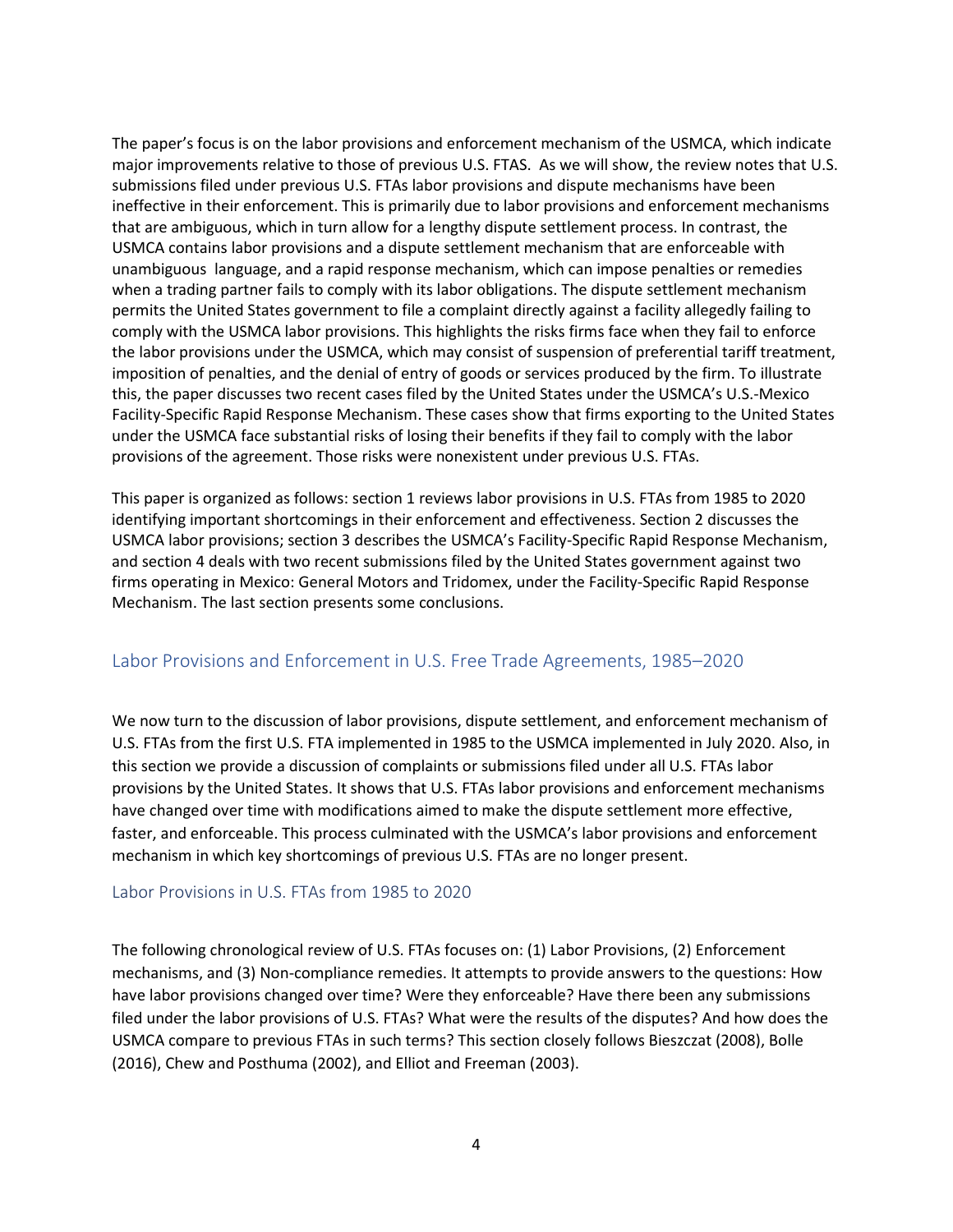Given that the changes in U.S. FTAs' labor provisions and dispute settlement have changed over time, a useful way to organize the discussion is to group all FTAs taking into consideration how similar their labor provisions, dispute settlement mechanisms, and enforcement are. Thus, we have 6 groups as illustrated in table 1.

| <b>U.S. Free Trade Agreements</b> | <b>Year FTA Entered</b><br>into Force |
|-----------------------------------|---------------------------------------|
| Group 1                           |                                       |
| U.S.-Israel                       | 1985                                  |
| U.S.-Canada                       | 1988                                  |
| Group 2                           |                                       |
| <b>NAFTA</b>                      | 1994                                  |
| Group 3                           |                                       |
| U.S.-Jordan                       | 2001                                  |
| Group 4                           |                                       |
| U.S.-Chile                        | 2004                                  |
| U.S.-Singapore                    | 2004                                  |
| U.S. Australia                    | 2005                                  |
| U.S.-Bahrain                      | 2006                                  |
| U.S.-Morocco                      | 2006                                  |
| U.S.-Oman                         | 2009                                  |
| U.S.-CAFTA-DR                     | 2006-07, 2009                         |
| Group 5                           |                                       |
| U.S.-Peru                         | 2009                                  |
| U.S.-Colombia                     | 2012                                  |
| U.S.-Korea                        | 2012                                  |
| U.S.-Panama                       | 2012                                  |
| Group 6                           |                                       |
| <b>USMCA</b>                      | 2020                                  |
|                                   |                                       |

**Table 1**. U.S. Free Trade Agreements

Note: The term U.S. Free Trade Agreement (FTAs) includes U.S. Free Trade Agreements, Trade Agreements, and Trade Promotion Agreements.

Group 1 includes the first two U.S. FTAs—those with Israel in 1985 and Canada in 1988. These agreements did not include labor provisions or dispute settlement mechanisms. Bolle (2016) notes that this situation started to change after 1993, when the United States began FTAs negotiations with less developed countries, noting that trade had both costs and benefits. The benefits included relatively higher economic growth and productivity and access to lower priced goods. The costs were mostly in import competing sectors facing downward pressure on wages and job losses. Bolle (2016) also noted that for developing countries, trade imposed pressures to become a low-cost producer that led to lower working conditions and worker rights.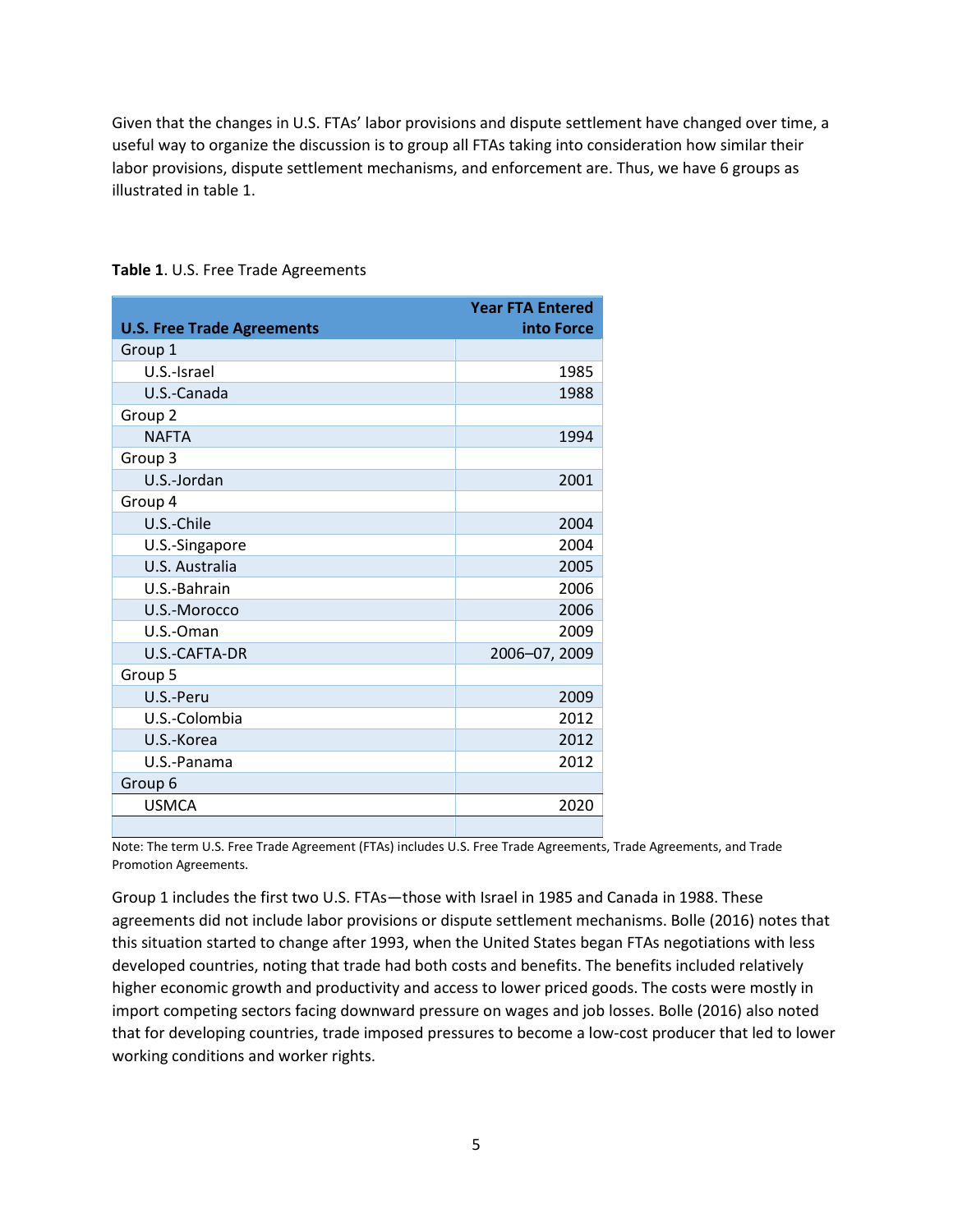The second group includes the North American Free Trade Agreement (NAFTA), which entered into force in 1994 and is the first U.S. trade agreement with labor provisions and dispute settlement mechanisms. The agreement included the North American Agreement on Labor Cooperation (NAALC) a side agreement not included in the main text. Elliot and Freeman (2003) noted that NAFTA's NAALC provided a mechanism to address labor issues in which enforcement allowed for imposition of fines. As of 2002, several investigations and consultations had occurred under the NAALC but none of them reached the formation of an expert's committee or panel (Hufbauer et al. 2002). Some characteristics of the NAALC as outlined by Bolle (2016) include:

- NAFTA countries agree to enforce their own labor laws and standards. $2$
- Under the NAALC, only three provisions were enforceable with sanctions if a Party's "persistent pattern of failure<sup>[3](#page-5-1)</sup> ... to effectively enforce its occupational safety and health, child labor, and minimum wage..." Here such failure is trade related and covered by mutually recognized labor laws. [4](#page-5-2)

The objective of the NAALC was to resolve issues in a cooperative manner through ministerial consultations in numerous areas, including freedom of association and collective bargaining. The dispute procedures were different for commercial operations related to trade and investment and labor disputes. Dispute resolution procedures applied to a country's "persistent pattern of failure" in trade-related cases to enforce its own laws.<sup>[5](#page-5-3)</sup> Issues related to freedom of association and the right to organize, were limited to ministerial consultations.

In the third group, the U.S.-Jordan FTA's labor standards are included in the main text of the agreement in which violations are treated equally as those of trade and investment. However, the labor language is weak in enforcing the agreement's labor standards. In addition, the dispute settlement is so vague that it risks abuse by leaving too much discretion to individual governments, (Elliot and Freeman 2003). Under the U.S.-Jordan agreement, labor laws are defined as U.S. internationally recognized worker rights, Bolle (2016).

Group 4 includes 7 U.S. FTAs with 12 countries including Chile, Singapore, Australia, Bahrain, Morocco, Oman, and the 6 CAFTA DR countries (Honduras, Guatemala, El Salvador, Nicaragua, Costa Rica and the Dominican Republic). These agreements include only one enforceable labor provision: each country

<span id="page-5-0"></span><sup>&</sup>lt;sup>2</sup> These labor laws and standards were not uniform and differed across Canada, the United States and Mexico. Elliot and Freeman (2003) indicated that NAALC labor provisions create labor standards that are inconsistent with the International Labor Organization (ILO) core labor standards[, see ILO's Declaration on Fundamental Principles](https://www.ilo.org/declaration/thedeclaration/textdeclaration/lang--en/index.htm)  [and Rights at Work and its Follow-Up \(1998\).](https://www.ilo.org/declaration/thedeclaration/textdeclaration/lang--en/index.htm)<br><sup>3</sup> This sentence is ambiguous, as it requires a "persistent pattern of failure," which implies that one instance of

<span id="page-5-1"></span>violation does not constitute a failure to enforce the Agreement's labor provisions. This sentence was deleted in the subsequent agreement, USMCA, see the section on USMCA below.<br><sup>4</sup> NAFTA's side agreement [North American Agreement on Labor Cooperation \(](https://www.dol.gov/agencies/ilab/naalc)NAALC), Article 29.

<span id="page-5-2"></span>

<span id="page-5-3"></span><sup>&</sup>lt;sup>5</sup> DiCarpio (2004) lists the 11 labor rights under the NAALC include (1) Freedom of association and protection of the right to organize, (2) The right to bargain collectively, (3) The right to strike, (4) Prohibition of forced labor, (5)

<sup>\*</sup>Labor protections for children and young persons, (6) \*Minimum employment standards, (7) Elimination of employment discrimination, (8) Equal pay for women and men, (9) \*Prevention of occupational injuries and illnesses, (10) Compensation in cases of occupational injuries and illnesses, and (11) Protection of migrant workers. Only three of these labor provisions with an (\*) are enforceable and can eventually result in a panel ruling, which could recommend sanctions.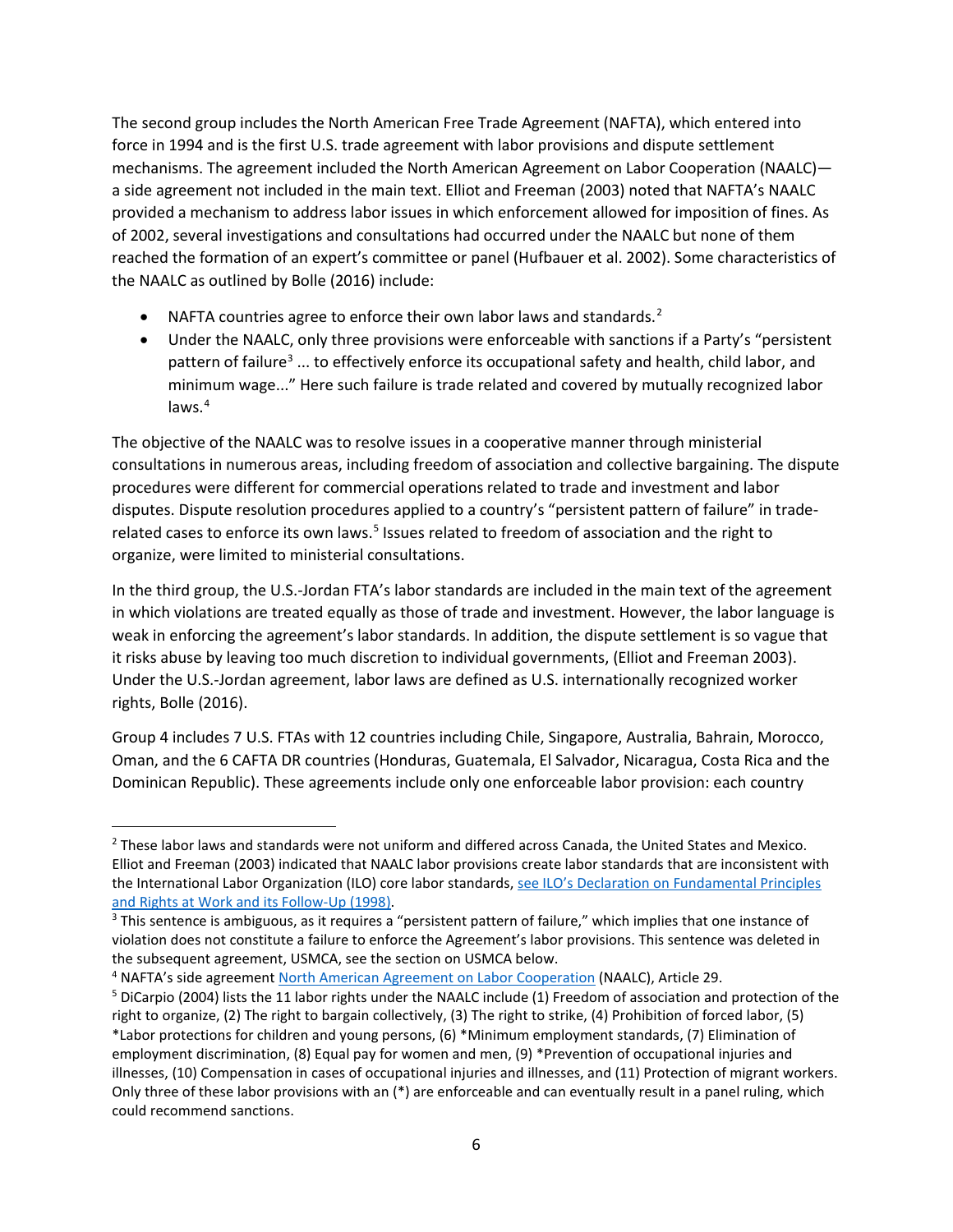"shall not fail to effectively enforce its labor laws ..." Bolle (2016). There is no requirement that those laws be consistent with internationally agreed core labor standards, Elliot and Freeman (2003). Bolle (2016) and Samet (2011) also note that the trade agreements in this group share many of the procedures for commercial and labor disputes. Further, Bolle (2016) indicates that the procedures for labor disputes place limits on monetary penalties, but not for commercial disputes. Finally, the "last recourse" of action for both types of disputes is the suspension of benefits. Notably, the CAFTA-DR labor provisions, referring to enforcement of labor laws, states that each country "shall not fail to effectively enforce its labor laws, through a sustained or recurring course of action or inaction ..."<sup>[6](#page-6-0)</sup> Here, the language "sustained or recurring" implies that one instance of failure to enforce a Party's labor's laws does not constitute a violation of the CAFTA-DRs labor provisions.<sup>[7](#page-6-1)</sup>

Group 5 comprises 4 U.S. FTAs with Peru, Colombia, Panama, and South Korea. On May 10, 2007, Congress and the Administration agreed to a Bipartisan Trade Deal to include provisions in the then pending 4 FTAs in this group. Bolle (2016) and Samet (2011) noted that such provision include:

- a fully enforceable commitment that Parties to U.S. FTAs would adopt and maintain in their laws and practices the ILO core labor standards from the ILO Declaration and its Follow Up (199[8](#page-6-2));<sup>8</sup>
- a fully enforceable commitment prohibiting U.S. FTA member countries from lowering their labor standards;
- new limitations on "prosecutorial" and "enforcement" discretion i.e., countries cannot defend failure to enforce laws related to the ILO's five basic core labor standards on the basis of resource limitations or decisions to prioritize other enforcement issues; and
- the same dispute settlement mechanisms or penalties available for other FTA obligations, such as commercial interests, will apply to labor disputes.

These four provisions were incorporated into all four agreements in practically identical form, Bolle (2016). The resolution of disputes may involve monetary assessments with no dollar limits and suspension of benefits may be imposed until the non-conformity is eliminated.

Finally, group 6 deals with the United States-Mexico-Canada Agreement (USMCA), which entered into force on July 1, 2020. The USMCA replaced NAFTA and its side agreements including the NAALC.<sup>[9](#page-6-3)</sup> The USMCA establishes new and updated labor provisions, dispute settlement, and enforcement mechanism. The new provisions include protection of workers' rights and its enforceability, among others. As we discuss below in the sections of USMCA Labor Provisions and U.S.-Mexico Facility-Specific Raid Response Mechanism, the USMCA addresses issues such as vagueness in language and the lengthy

<span id="page-6-0"></span><sup>6</sup> USTR[, CAFTA-DR, Labor Chapter](https://ustr.gov/trade-agreements/free-trade-agreements/cafta-dr-dominican-republic-central-america-fta/final-text) 16, Article 16.2.

<span id="page-6-1"></span> $7$  This is further discussed in the section U.S.-Guatemala Labor Dispute below.

<span id="page-6-2"></span><sup>&</sup>lt;sup>8</sup> The International Labor Organization (ILO) Declaration on Fundamental Principles and Rights at Work and its [Follow-Up \(1998\)](https://www.ilo.org/declaration/thedeclaration/textdeclaration/lang--en/index.htm) established labor rights that are accepted and ratified by most countries and are accepted as the core labor standards. They include (a) freedom of association and the effective recognition of the right to collective bargaining; (b) the elimination of all forms of forced or compulsory labor; (c) the effective abolition of child labor, a prohibition on the worst forms of child labor, and other labor protections for children and minors; (d) the elimination of discrimination in respect of employment and occupation; and (e) acceptable conditions of work with respect to minimum wages, hours of work, and occupational safety and health.

<span id="page-6-3"></span><sup>&</sup>lt;sup>9</sup> NAFTA's second side agreement on environment is the North American Agreement on Environmental Cooperation (NAAEC).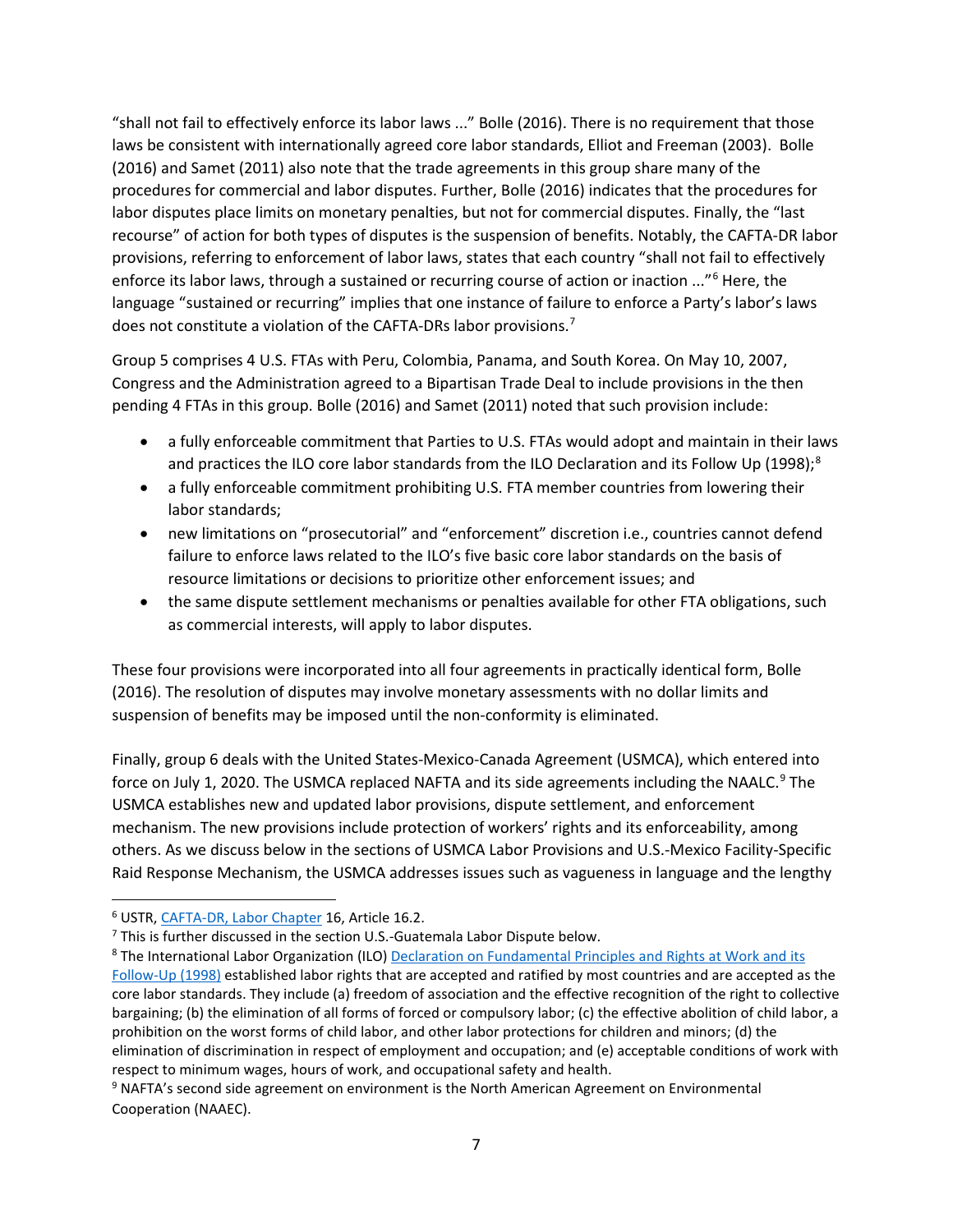dispute settlement mechanism, among others. The following section discusses U.S. submissions filed under various U.S. FTAs labor provisions.

## U.S. Submissions Filed under U.S. FTAs Labor Provisions

This section focuses on U.S. submissions filed against member countries under U.S. FTAs' labor provisions. The objective here is to find out whether enforcement of labor provisions occurred, or if penalties were imposed when a member country failed to enforce its labor provisions.

Submissions or complaints are filed in the Office of Trade and Labor Affairs (OTLA) of the U.S. Department of Labor (DOL).<sup>[10](#page-7-0)</sup> When a complaint or submission is filed in which a Party alleges violations of a FTA labor provisions, OTLA receives and reviews it. If the submission is accepted, OTLA conducts a review and issues a public report with its findings and recommendations, generally within 6 months. OTLA may recommend that the United States request bilateral consultations, after which if not successful, the United States may invoke the dispute settlement mechanism and request the formation of an arbitral panel.<sup>[11](#page-7-1)</sup> The U.S. Department of Labor coordinates with the U.S. Trade Representative (USTR) and U.S. Department of State (DOS) on enforcement matters.

The labor submissions reviewed by OTLA are shown in table 2. The submissions have been filed by the United States alleging violations by a country member of a FTA's labor provisions. The submissions involved several countries including Mexico, Guatemala, Peru, Bahrain, the Dominican Republic, Honduras, and Colombia. To date, except for the submission against Guatemala, none of these disputes has resulted in formal consultation between the USTR and a foreign government that led to invoking a dispute resolution mechanism or the formation of an arbitral panel.

<span id="page-7-1"></span><span id="page-7-0"></span><sup>&</sup>lt;sup>10</sup> OTLA is located within the U.S. Department of Labor's Bureau of International Labor Affairs.<br><sup>11</sup> U.S. Department of Labor, Bureau of International Labor Affairs, Submissions under the Labor Provisions of Free [Trade Agreements,](https://www.dol.gov/agencies/ilab/our-work/trade/fta-submissions) "The Submission Process."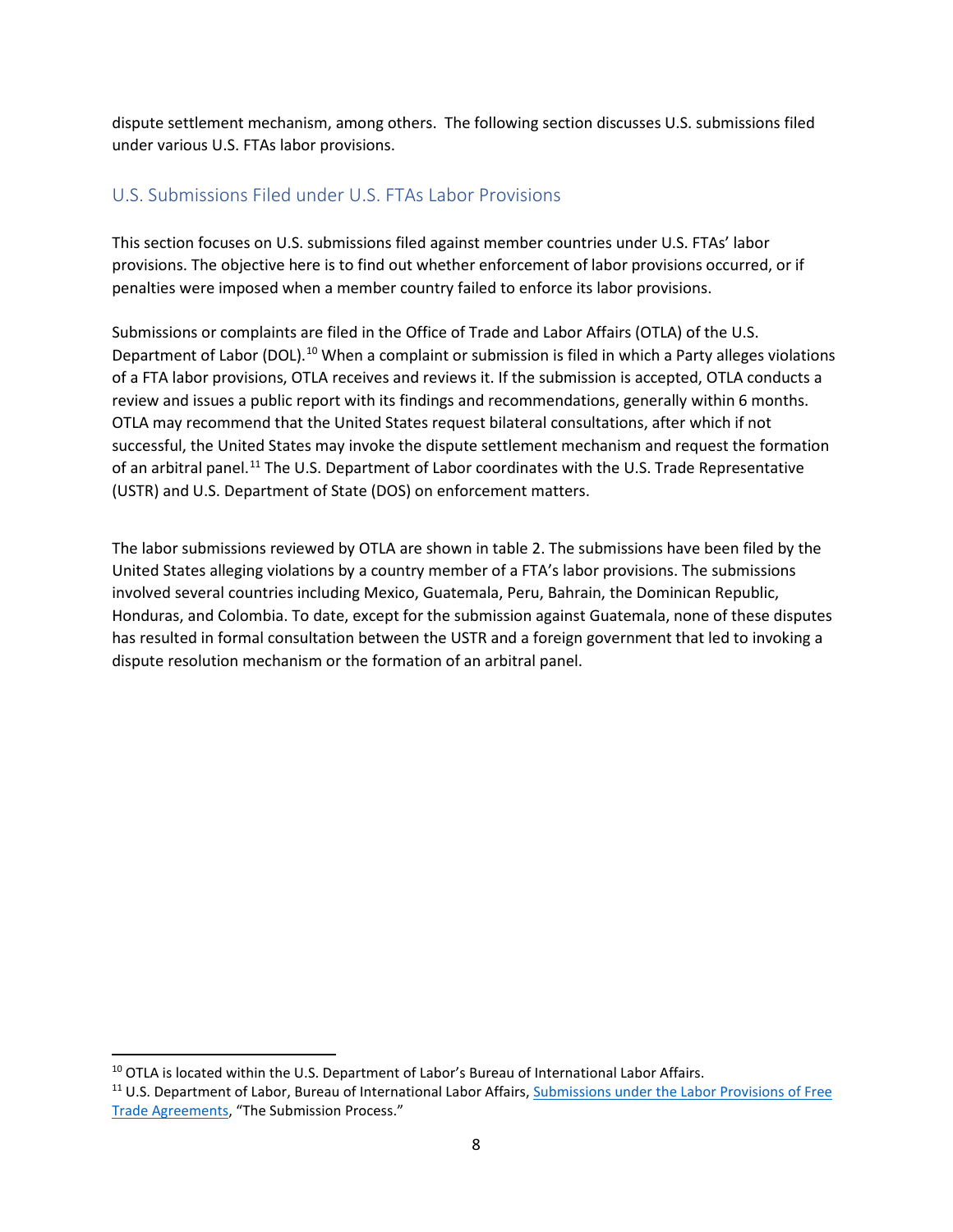| <b>Number of</b>   |                   |                    |                                              |
|--------------------|-------------------|--------------------|----------------------------------------------|
| <b>Country</b>     | <b>Date Filed</b> | <b>Submissions</b> | <b>Status of Petitions</b>                   |
| Mexico             | 1994-2015         | 25                 | Reports issued 25; ministerial agreements 14 |
| Guatemala          | 2008              |                    | Panel decision in 2017                       |
| Peru               | 2010, 2015        |                    | Reports issued in 2012 and 2016              |
| Bahrain            | 2011              |                    | Consultations in 2014                        |
| Dominican Republic | 2011              |                    | Report issued in 2013                        |
| Honduras           | 2012              |                    | Report issued in 2015; Monitoring and Action |
|                    |                   |                    | Plan adopted in 2015                         |
| Colombia           | 2016              |                    | Report issued in 2017; consultations in 2017 |

#### **Table 2**. U.S. Labor Submissions Reviewed by OTLA, 1994-2020

Source[: U.S. Department of Labor,](https://www.dol.gov/agencies/ilab/our-work/trade/fta-submissions) Cimino-Isaacs (2020). Updated by the author.

Notes: Country refers to the country against which a petition was filed. Mexico's submissions are those filed under NAFTA's NAALC. The submissions under the USMCA provisions are reported in the next section.

Under the NAALC, OTLA received and accepted 25 submissions against Mexico and issued 25 reports. For Mexico, none of the disputes reached the formation of an expert's committee or panel. Further, OTLA has issued 5 reports involving 4 countries other than Mexico. Some cases involved ministerial consultations. Notably, the Guatemala submission is the only dispute that led to the first formal consultations requested by the United States, and it is the only case that proceeded through the dispute settlement mechanism to the formation of an arbitral panel. As table 2 shows, the settlement of cases is long and, in most instances, it takes years to come to a final resolution. The U.S.-Guatemalan dispute started in 2008 and finalized in 2017, when an arbitral panel issued its final report. This case is discussed next.

#### U.S.-Guatemala Labor Dispute

In 2008, the AFL-CIO and six Guatemalan worker organizations filed a complaint under CAFTA-DR alleging that Guatemala failed to effectively enforce its labor laws with respect to freedom of association, rights to organize and bargain collectively, and acceptable conditions of work.<sup>[12](#page-8-0)</sup> After reviewing the submission, DOL issued a public report in 2009 that found significant weaknesses in Guatemala's labor law enforcement and made recommendations for improvement. In 2010, after Guatemala's actions were insufficient to address the issues noted in the report, the United States requested consultations with Guatemala under the CAFTA-DR. After the consultations failed, the United States requested the establishment of an arbitral panel in August 2011. The Parties suspended the panel proceedings while they negotiated an 18-point Labor Enforcement Plan in April 2013. The panel resumed its proceedings in September 2014 after Guatemala failed to fully implement the Enforcement Plan.<sup>13</sup>

<span id="page-8-1"></span><span id="page-8-0"></span><sup>12</sup> [Public Submission the Office of Trade & Labor Affairs \(OTLA\)](https://www.dol.gov/sites/dolgov/files/ILAB/legacy/files/GuatemalaSub.pdf) under Chapters 16 (Labor) and 20 (Dispute Settlement) of the Dominican Republic-Central America Free Trade Agreement (DR-CAFTA). 13 [Guatemala Submission under CAFTA-DR.](https://www.dol.gov/agencies/ilab/our-work/trade/fta-submissions)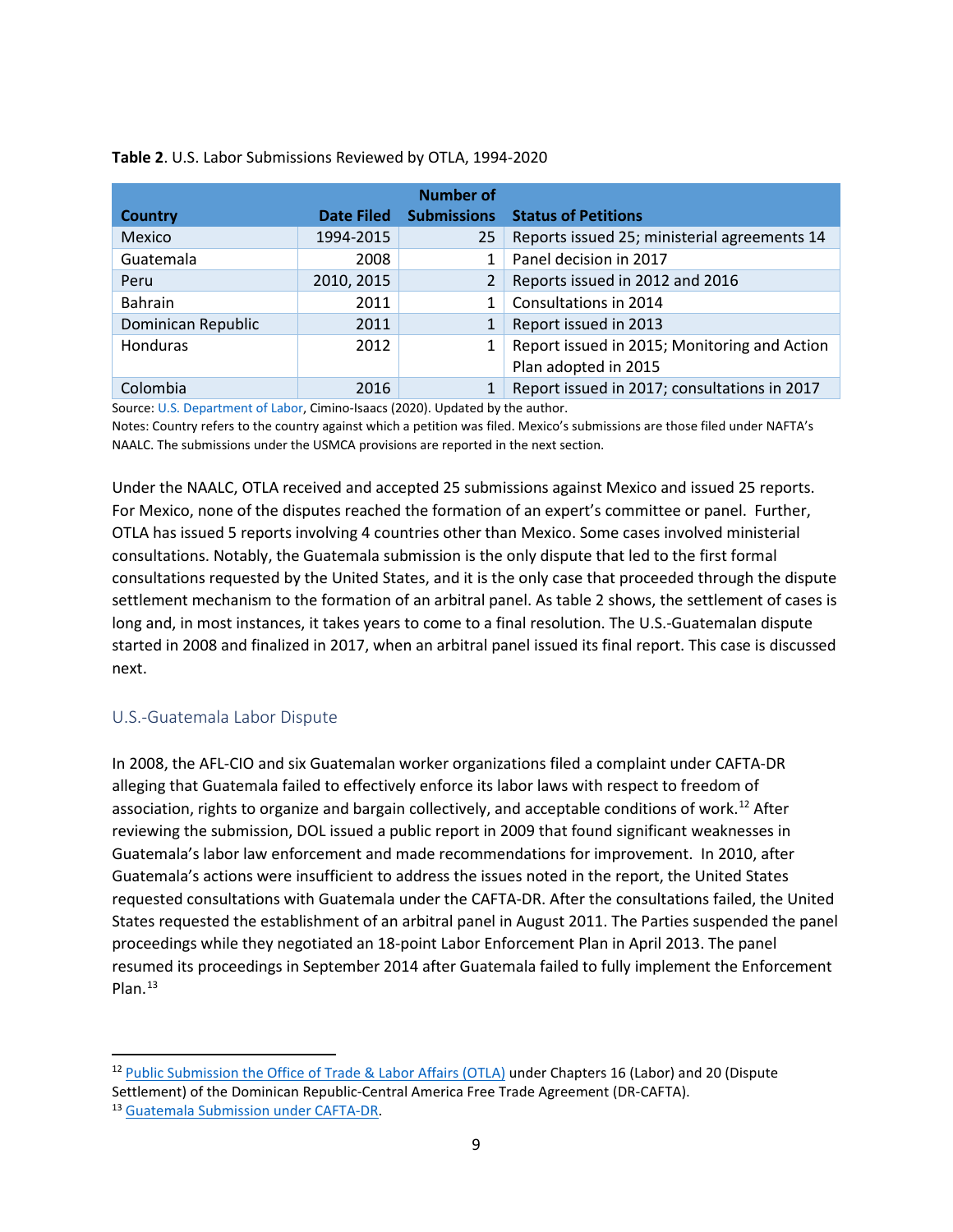On June 26, 2017, the arbitral panel released its final report, in which the panel ruled against the United States.<sup>[14](#page-9-0)</sup> The panel found that Guatemala failed to effectively enforce its labor laws, particularly by failing to enforce labor court orders for anti-union dismissals and to take enforcement actions in response to worker complaints.<sup>[15](#page-9-1)</sup> Further, the panel found that, while Guatemala failed to enforce certain laws, the evidence did not prove it was "sustained or recurring" and "in a manner affecting trade," and thus did not violate CAFTA-DR provisions. [16](#page-9-2) Under CAFTA-DR, the panel decision is final; there is no appeal process. Here, the panel's findings highlighted the importance of vague language in the agreement that allows for failure in the enforcement of labor provisions without violation of the trade agreement.

#### Summary

In summary, this section showed that labor provisions in U.S. FTAs have changed over time from not being included to include commitments not just to enforce a country's own domestic labor laws, but also to adopt and enforce core principles of the International Labor Organization (ILO). The section on submissions filed by the United States shows that except for Guatemala, none of the disputes have moved from formal consultation—between the USTR and a foreign government—to dispute resolution with the formation of an arbitral panel. There have been no penalties imposed for failing to enforce member's labor laws. In fact, the only arbitral panel formed found, in its final report, that Guatemala failed to enforce its labor laws but there was no violation of CAFTA-DR's labor provisions. This suggests that some FTAs' labor provisions have vague or loose language without a well-defined terminology. For instance, the CAFTA-DR, under which the submission against Guatemala was filed, included the language "sustained or recurring." Further, NAFTA's NAALC includes the language "persistent pattern of failure" in trade related cases. Altogether, this suggests that in some cases a Partner country may fail to enforce its labor laws without violating a U.S FTA labor provision.<sup>[17](#page-9-3)</sup> The review also shows that the dispute settlement mechanism under which submissions are filed takes years to come to a resolution. The Guatemala case took almost 10 years to resolve. In the next section, we show that the issues of vague and loose language, non-conformity with ILO (1998) labor rights, and the lengthy process of the dispute settlement mechanism are addressed in the USMCA labor and dispute settlement provisions. The USMCA is the latest U.S. FTA agreement, which entered into force in 2020.

<span id="page-9-0"></span><sup>&</sup>lt;sup>14</sup> Arbitral Panel Established Pursuant to Chapter Twenty, [Final Report of the Panel,](http://www.sice.oas.org/tpd/usa_cafta/Dispute_Settlement/final_panel_report_guatemala_Art_16_2_1_a_e.pdf) June 14, 2017.

<span id="page-9-2"></span><span id="page-9-1"></span><sup>&</sup>lt;sup>15</sup> Guatemala Submission under CAFTA-DR.<br><sup>16</sup> Arbitral Panel Established Pursuant to Chapter Twenty, [Final Report of the Panel,](http://www.sice.oas.org/tpd/usa_cafta/Dispute_Settlement/final_panel_report_guatemala_Art_16_2_1_a_e.pdf) June 14, 2017.

<span id="page-9-3"></span><sup>&</sup>lt;sup>17</sup> As shown in the next section USMCA prevents this from happen.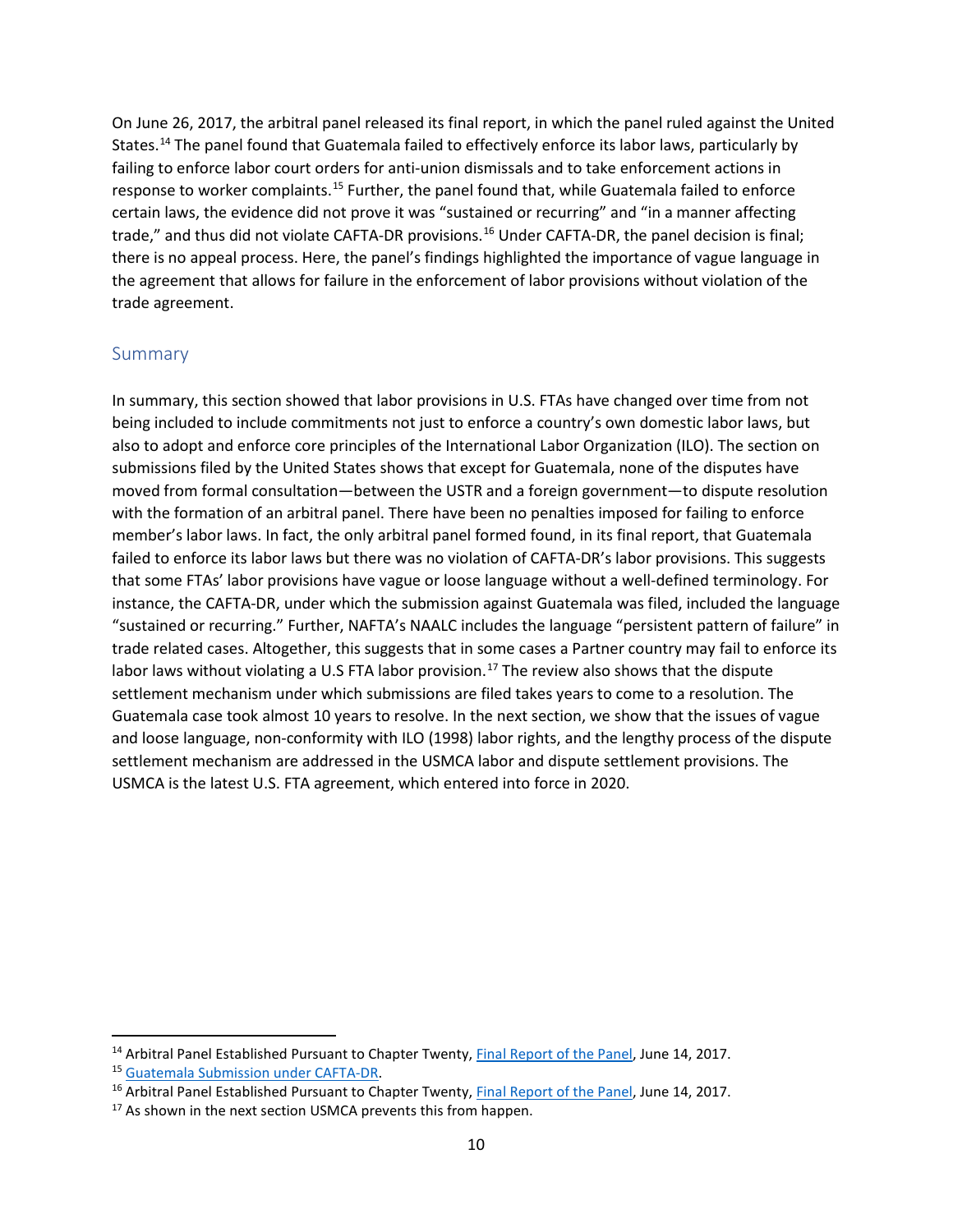### USMCA Labor Provisions

In addition to an overview of the labor provisions of the USMCA, we show that the agreement addresses some of the issues highlighted in the previous section including ambiguity in the language, lengthy dispute settlement mechanism, and labor provisions that do not conform to ILO core labor standards, such as those in NAFTA.

The Labor chapter of the USMCA<sup>[18](#page-10-0)</sup> requires the Parties to adopt and maintain statues and regulations, and workers' rights as stated in the International Labour Organization (ILO)'s Declaration on Fundamental Principles and Rights at Work,<sup>[19](#page-10-1)</sup> in addition to acceptable conditions of work with respect to minimum wages, hours of work, and occupational safety and health. New labor provisions, included for the first time in a U.S. FTA, prohibit the importation of goods produced by forced labor, and add provisions associated with violence against workers exercising their labor rights, protection of migrant workers, and discrimination in the workplace. The Agreement commits Mexico to adopt new legislation to protect workers' rights to unionize and bargain collectively, prohibit interference by employers in union matters, provide for free union elections, and provide for independent labor courts for the adjudication of labor disputes.<sup>[20](#page-10-2)</sup> To that end, Mexico enacted new legislation with its Labor Reform on May 1, 2019 (Reforma Laboral de Mexico).<sup>[21](#page-10-3)</sup> USMCA labor provisions are fully enforceable under the agreement's dispute settlement mechanism, which includes a Facility-Specific Rapid Response Mechanism to address protection of association and collective bargaining rights at the facility level. The new mechanism provides for the suspension of the USMCA tariff benefits or the imposition of other penalties. [22](#page-10-4)

Further, the USMCA Implementing  $Act^{23}$  $Act^{23}$  $Act^{23}$  mandates the establishment of an Interagency Labor Committee (ILC) for monitoring an enforcement of the labor obligations, the implementation and maintenance of Mexico Labor Reform, and to request enforcement action when a member country is not in compliance with its labor obligation. The ILC is co-chaired by the U.S. Trade Representative and the Secretary of the Department of Labor, including representatives of other agencies.<sup>[24](#page-10-6)</sup> The USMCA Implementation Act, through the ILC, established the Independent Mexico Labor Expert Board to

<span id="page-10-4"></span>

<span id="page-10-0"></span><sup>&</sup>lt;sup>18</sup> USTR. Chapter 23 of USMCA "Agreement between the United States of America, the United Mexican States, and [Canada 7/1/20 Text."](https://ustr.gov/trade-agreements/free-trade-agreements/united-states-mexico-canada-agreement/agreement-between) Note that under NAFTA the labor provisions were not part of the main text but was a side agreement.

<span id="page-10-1"></span><sup>&</sup>lt;sup>19</sup> [Core labor standards \(ILO\) 1998.](https://www.ilo.org/declaration/thedeclaration/textdeclaration/lang--en/index.htm) NAFTA's side agreement, the North American Agreement on Labor Cooperation (NAALC) contained 11 "guiding principles" pertaining to worker rights and provisions on technical assistance, capacity building, and separate dispute procedures. See the section on NAFTA above.

<span id="page-10-2"></span><sup>&</sup>lt;sup>20</sup> [Chapter 23](https://ustr.gov/sites/default/files/files/agreements/FTA/USMCA/Text/23%20Labor.pdf) Labor, Annex 23-A, Worker Representation in Collective Bargaining in Mexico.

<span id="page-10-3"></span><sup>&</sup>lt;sup>21</sup> In February 20017, Mexico amended its Constitution to reform the labor justice system. The reforms abolished the conciliation and arbitration boards (CABs) and created new institutions including new federal and state labor courts, local conciliation bodies, and an independent Centro Federal de Conciliación y Registro Laboral (FCCLR). On May 1, 2019, the Mexican government amended the Federal Labor Law to enact the legislation for these reforms and a four-year implementation plan. Mexico's labor obligations under the USMCA, which contains labor chapter Annex 23-A requires Mexico to recognize the right to collective bargaining, among other provisions.<br><sup>22</sup> See the section U.S.-Mexico Facility-Specific Rapid Response Mechanism below for more information.

<span id="page-10-6"></span><span id="page-10-5"></span><sup>&</sup>lt;sup>23</sup> Sec. 711 of the USMCA Implementation Act. The ["United States-Mexico-Canada Agreement Implementation](https://www.congress.gov/116/plaws/publ113/PLAW-116publ113.pdf)  $Act$ ," Public Law 116-113, 116th Congress, Jan 29, 2020, was signed into law by the President on January 29, 2020.<br><sup>24</sup> 85 Fed. Reg. 26315–26316 (May 1, 2020).</u>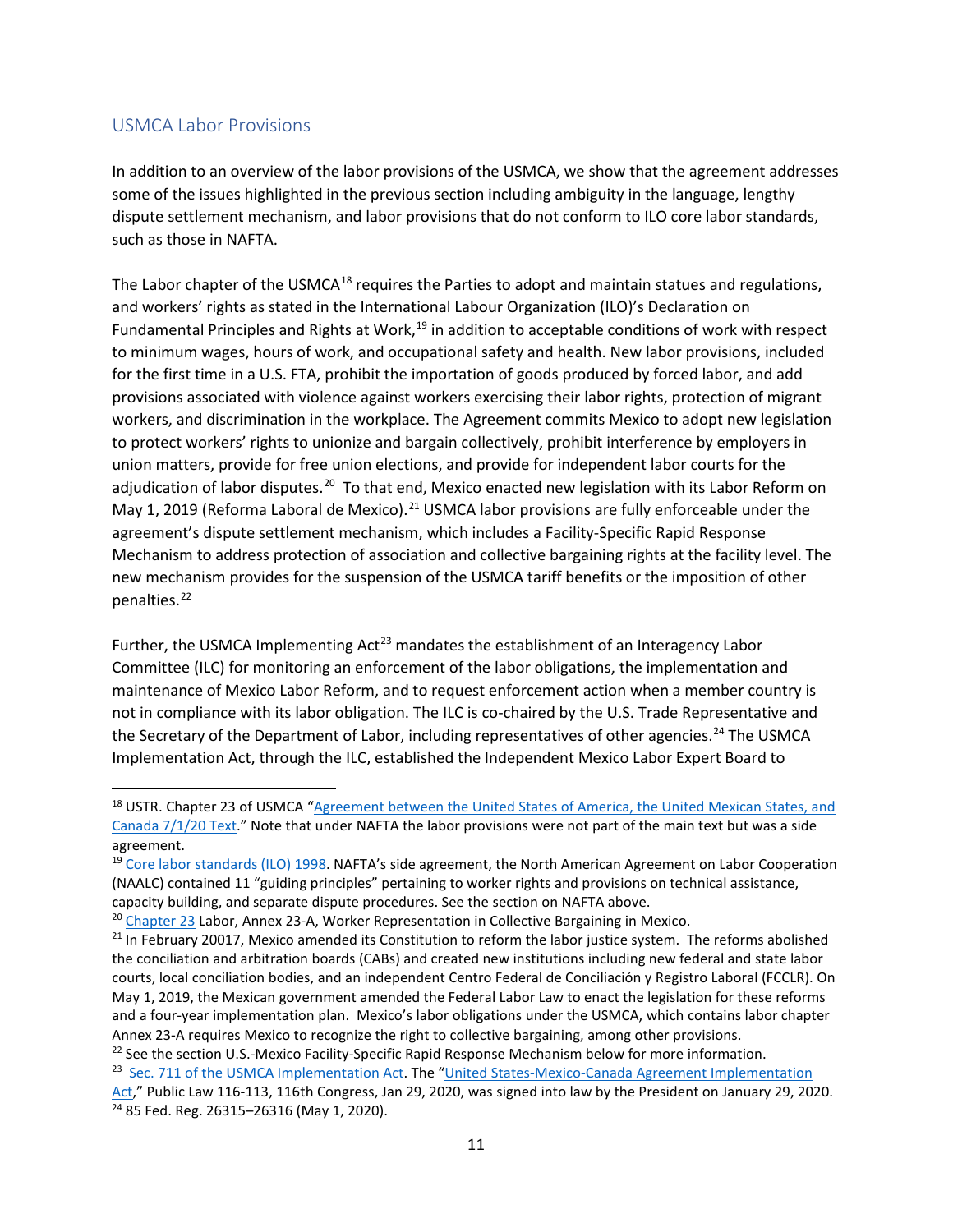monitor and evaluate the implementation and maintenance of Mexico's labor reform, and he country's compliance with its labor obligations.<sup>[25](#page-11-0)</sup> The Board has delivered two interim reports to the ILC and Congress, the first on December 12, 2019 and the second on July 7, 2021. The Implementing legislation also calls for the Department of Labor to post up to five attachés to the U.S. Embassy and/or consulates in Mexico, of which three attaché positions have been established. The attachés will monitor the implementation of the USMCA labor commitments.

The USMCA original agreement, signed in 2018, was amended by the "Protocol of Amendment to the Agreement between the United States of America, the United Mexican States, and Canada (Protocol of Amendments)" of 2019.<sup>[26](#page-11-1)</sup> Some amendments included in the Protocol of Amendments are:

- the removal of a requirement that acts of violence against workers need to be "sustained or requiring course of action or inaction."<sup>[27](#page-11-2)</sup> This prevents the situation in which a country fails to enforce its labor laws but does not violate the FTA labor provisions because the failure was not sustained.<sup>[28](#page-11-3)</sup>
- a revision to footnote text, "in a manner affecting trade and investment," that shifts the responsibility for demonstrating a labor violation's impact on trade and investment to the Party subject to a dispute. In previous agreements, that responsibility was of the party alleging the failure.<sup>[29](#page-11-4)</sup>
- the establishment of dispute settlement panels even if a party fails to contribute to the panel process. This allows the formation of panels without the cooperation of all parties. Previously, the formation of a panel required the participation of all Parties allowing for a Party to be able to block the formation of a panel by not participating in the process.
- the establishment of the "Facility-Specific Rapid Response Labor Mechanism" for the purpose of ensuring remediation of a Denial of Rights<sup>[30](#page-11-5)</sup> for workers at a Covered Facility<sup>[31](#page-11-6)</sup> that includes the ability to impose sanctions if the panel finds that a firm has not done enough to correct an issue.  $32$  This Rapid Response Mechanism substantially reduces the time it takes to reach a

<span id="page-11-1"></span><span id="page-11-0"></span><sup>&</sup>lt;sup>25</sup> Sec. 731 of the USMCA Implementation Act.<br><sup>26</sup> The "Protocol of Amendment to the Agreement between the United Sttes of America, the United Mexican

[States, and](https://ustr.gov/sites/default/files/files/agreements/FTA/USMCA/Protocol-of-Amendments-to-the-United-States-Mexico-Canada-Agreement.pdf) Canada," negotiated by U.S. Congress and USTR then approved by Mexico and Canada, was signed in Mexico City on December 10, 2019.

<span id="page-11-2"></span> $27$  See Protocol of Amendments, 4. In Chapter 23 (Labor), E, p. 6.

<span id="page-11-3"></span> $28$  This is like the phase in the CAFTA-DR's "sustained or recurring," see the section "Guatemala Labor Dispute" above.

<span id="page-11-5"></span><span id="page-11-4"></span><sup>&</sup>lt;sup>29</sup> See Protocol of Amendments, 4. In Chapter 23 (Labor) p. 5.<br><sup>30</sup> Denial of Rights (Article 31-A.2) means that workers at a Covered Facility are being denied the right of free association and collective bargaining.

<span id="page-11-6"></span> $31$  Covered Facility (Article 31-A.15) is a facility in the territory of a Party that (i) produces a good or supplies a service traded between the Parties; or (ii) produces a good or supplies a service that competes in the territory of a Party with a good or a service of the other Party and is a facility in a Priority Sector. Priority Sector means a sector that produces manufactured goods, supplies services, or involves mining, Article 31-A.15.<br><sup>32</sup> See Protocol of Amendments, 7. F Annex 31-A Facility-Specific Rapid Response Labor Mechanism, p. 12.

<span id="page-11-7"></span>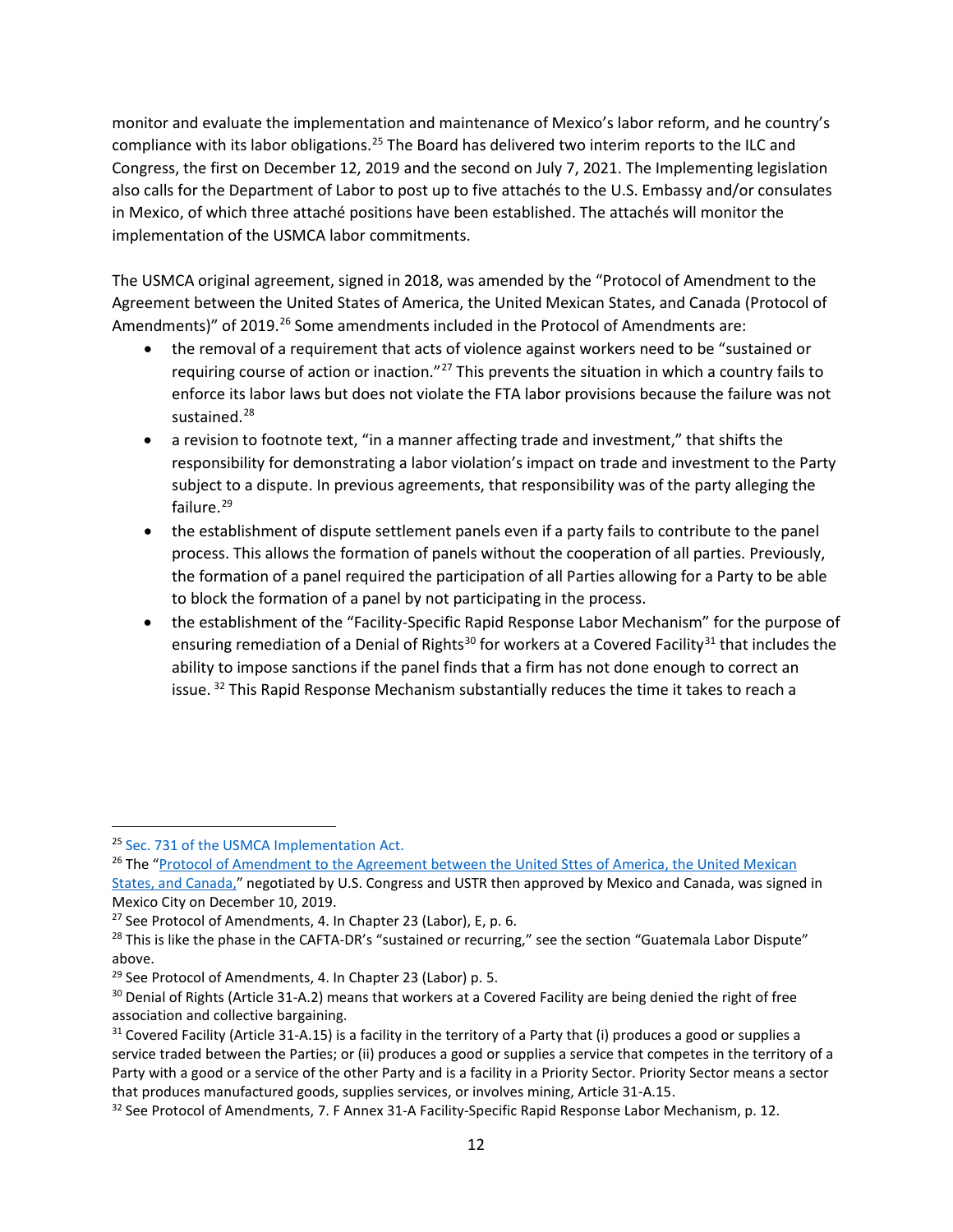resolution from the time a complaint is filed. $33$  As of February 7, 2022, two separate submissions have been filed against Mexico under the Rapid Response Mechanism.<sup>[34](#page-12-1)</sup>

The following section describes the Dispute Settlement Mechanism and the Facility-Specific Rapid Response Labor Mechanism.

### U.S.-Mexico Facility-Specific Rapid Response Labor Mechanism

In addition to the functions of the ILC mentioned earlier, another responsibility of the Committee is to receive and review submissions under the USMCA Labor Chapter and U.S.-Mexico Facility-Specific Rapid Response Labor Mechanism.[35](#page-12-2) The Rapid Response Labor Mechanism is the first of its kind and allows the United States to take enforcement actions against individual factories operating in Mexico allegedly failing to comply with domestic freedom of association and collective bargaining laws or Denial of Right.

The U.S.-Mexico Facility-Specific Rapid Response Labor Mechanism demonstrates that the risks exporting firms operating in Mexico face—regardless of ownership, either domestic or foreign—can result in the suspension of benefits in a short period of time, if firms fail to comply with the labor provisions of Chapter 23. To illustrate this, two recent cases are discussed in the next section in which remediation was reached in a very short period of time.

The purpose of the Facility-Specific Rapid Response Labor Mechanism (the "Mechanism") is to ensure remediation of a Denial of Rights for workers at a Covered Facility, not to restrict trade. The Mechanism has the ability to impose remedies and ensure that they are lifted immediately once a Denial of Rights is remediated.<sup>[36](#page-12-3)</sup> One may get the idea that only Denial of Rights will invoke this Rapid Response Mechanism. However, the Expansion of Claims article (Article 31-A.12)<sup>[37](#page-12-4)</sup> at the end of the Annex A in chapter 31 Dispute Mechanism, establishes that trade should be in goods produced in compliance with the labor chapter 23, in particular Labor Rights article (Article 23.3) or enforcement of labor laws article (Article 23.5); and if there is a breach in a Party's obligations under these articles, as determined by a panel, the Rapid Response Mechanism may be invoked. Therefore, the Rapid Response Mechanism may be invoked if there a breach in the obligations, as determined by a panel, of the entire labor chapter 23.

<span id="page-12-0"></span><sup>33</sup> This Mechanism addresses the issue discussed in the previous section in which the United States filed a complaint against Guatemala under the CAFTA-DR that took almost 10 years to conclude, see the section "Guatemala Labor Dispute" above. In contrast, the resolution period under the USMCA in 2 recent cases was between 90 and 140 days, see the section "Recent Filings under the Fast Response Mechanism" below.<br><sup>34</sup> The section "Recent Filings under the Fast Response Mechanism" below discusses the submissions filed against

<span id="page-12-1"></span>two facilities located in Mexico, Tridonex and General Motors.

<span id="page-12-2"></span><sup>&</sup>lt;sup>35</sup> DOL, Bureau of International Labor Affairs, "Labor Rights and the United States-Mexico-Canada Agreement [USMCA,](https://www.dol.gov/agencies/ilab/our-work/trade/labor-rights-usmca-cases)" February 22, 2022.

<span id="page-12-4"></span><span id="page-12-3"></span><sup>&</sup>lt;sup>36</sup> Annex 31-A, Article 31-A.1 (2).<br><sup>37</sup> Expansion of Claims (Article 31-A.12) notes that trade should be in goods produced in compliance with the labor chapter 23; if one the Parties is found to have breached its obligations under Article 23.3 (Labor Rights) or Article 23.5 (enforcement of Labor Laws) as determined by a panel established under Article 31.6 (Establishment of a Panel). The complaint Partly in that case may use this Mechanism with regard to the relevant law or laws at issue in that dispute for a period of two years or until the conclusion of the next joint review under Article 34.7 (Review and Term Extension).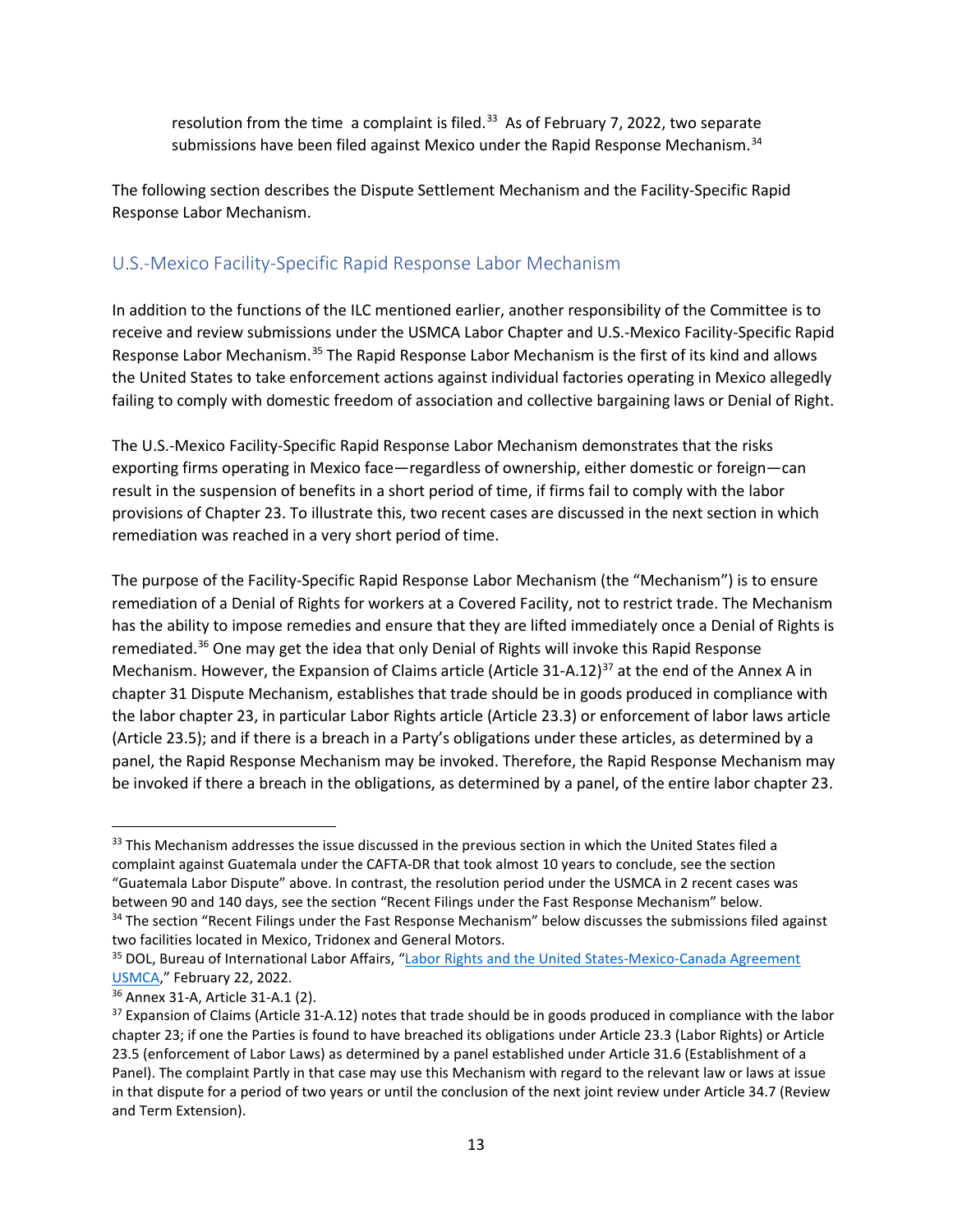That is in the cases of not only of denial of the right of free association and collective bargaining but of the elimination of all forms of forced or compulsory labor, the effective abolition of child labor, prohibition of the worst forms of child labor, the elimination of discrimination in respect of employment and occupation,<sup>[38](#page-13-0)</sup> minimum wages, hours of work, and occupational safety and health.<sup>[39](#page-13-1)</sup>

The Facility-Specific Rapid Response Labor Mechanism between the United States and Mexico is a dispute settlement mechanism that provides for expedited enforcement of workers' free association and collective bargaining rights at the factory level.<sup>[40](#page-13-2)</sup> Assuming that the Department of Labor found sufficient evidence in support of a submission, Figure 1 shows the dispute mechanism process step-bystep:

- The first step in the Mechanism is for a complainant country to submit a request to the Respondent country to conduct its own review to determine whether there is a denial of rights and attempt to remediate any issues it finds. The Respondent has 10 days to notify the Complainant country if it intends to conduct the review and has 45 days to make a determination.
- If the Respondent agrees to conduct its own review, then:
	- $\circ$  if the Respondent finds that there is a Denial of Rights, both Parties consult to agree on the course of remediation, $41$  or
	- o If the Respondent finds there is no Denial of Rights, then:
		- If the Complainant country agrees the issue is resolved, or
		- If the Complainant country disagrees, it may request the formation of a Rapid Response Labor Panel. The panel would determine if there were a Denial of Rights and the penalties.
- Alternatively, if the Respondent decides not to conduct the review or does not notify the Complainant country within 10 days of receiving the request, the complainant country may request the formation of a Rapid Response Labor Panel. Here again, the panel would determine if there were a Denial of Rights and the penalties.

The procedures for "Requesting the Establishment of a Rapid Response Labor Panel," which also follows a pre-determined timeframe, are described in Article 31-A.5. It indicates that if the Complainant Party continues to believe that there is a Denial of Rights at a Cover Facility:

<span id="page-13-0"></span><sup>38</sup> Article 23.9: Discrimination in the Workplace establishes "The Parties recognize the goal of eliminating discrimination in employment and occupation and support the goal of promoting equality of women in the workplace. Accordingly, each Party shall implement policies that it considers appropriate to protect workers against employment discrimination on the basis of sex (including with regard to sexual harassment), pregnancy, sexual orientation, gender identity, and caregiving responsibilities; provide job-protected leave for birth or adoption of a child and care of family members; and protect against wage discrimination.

<span id="page-13-1"></span><sup>&</sup>lt;sup>39</sup> This refers to acceptable conditions of work according to the International Labor Organization (ILO) Declaration on Fundamental Principles and Rights at Work and its Follow-Up (1998).<br><sup>40</sup> USTR, ["Chapter 31 Annex A: Facility-Specific Rapid-Response Labor Mechanism,"](https://ustr.gov/issue-areas/enforcement/dispute-settlement-proceedings/fta-dispute-settlement/usmca/chapter-31-annex-facility-specific-rapid-response-labor-mechanism) USMCA, Chapter 31 Dispute

<span id="page-13-2"></span>[Settlement, Annex 31-A United Stated-Mexico-Facility-Specific Rapid Response Labor Mechanism.](https://ustr.gov/sites/default/files/files/agreements/FTA/USMCA/Text/31%20Dispute%20Settlement.pdf)<br><sup>41</sup> As discussed in the next section, two submissions, one against General Motors Mexico and another against

<span id="page-13-3"></span>Tridonex also from Mexico, reached this step in which both companies agreed the course of premeditation.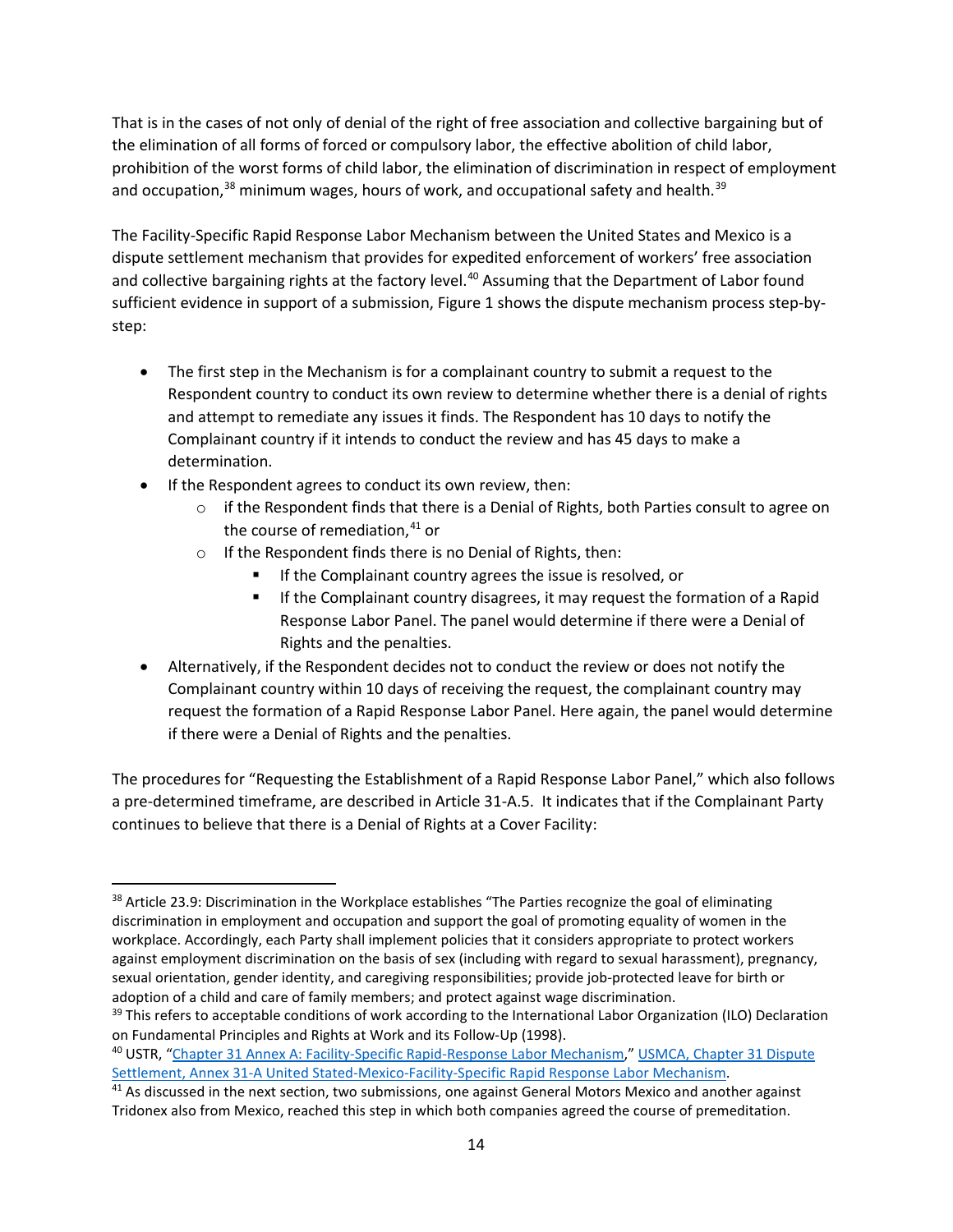

**Figure 1**. United States-Mexico Facility-Specific Rapid Response Labor Mechanism

a If the remediation occurs by the date agreed by A and B, then no panel request by A will occur. This occurred in the cases of Tridonex-Matamoros and General Motors-Silao, discussed below.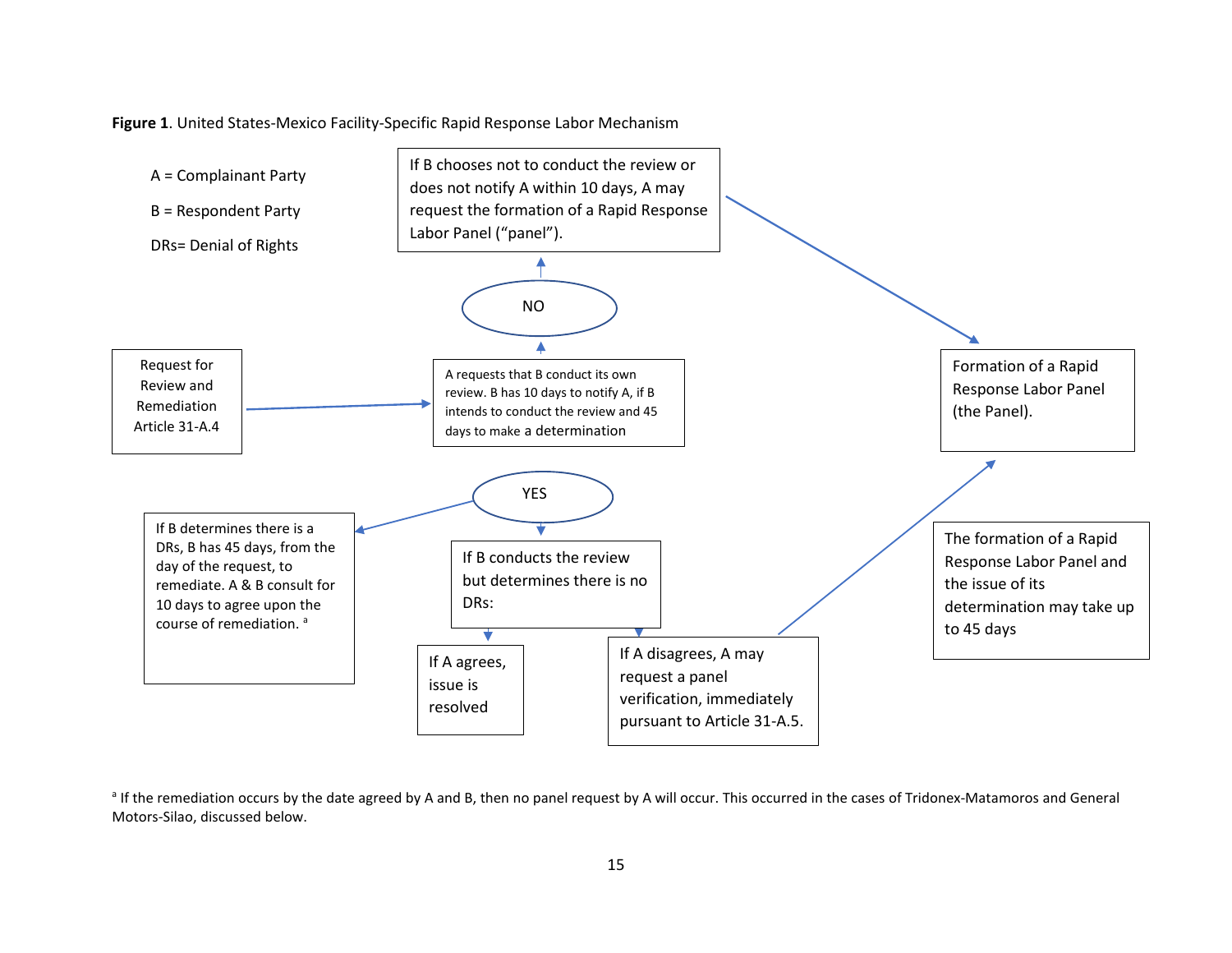- The complainant Party may file a petition with the Secretariat. The Secretariat then has 3 business days to establish a panel (Request for Establishment of Rapid Response Labor Panel).
- Further, the established panel has 5 business days after being constituted to confirm the petition (Confirmation of Petition), that is the panel issues a request for verification to the respondent Party.
- After the Confirmation of Petition, the panel issues a request for verification (Verification).
- Next, the Panel makes a determination within 30 days as to whether there is a Denial of Rights after conducting a Verification or after it was constituted if there was no Verification. If the respondent Party so requests, the panel will include a recommendation on a course of remediation if the panel determines there is a Denial of Rights. The panel will also, to the extent possible, identify the person or persons responsible for the Denial of Rights. The panel's determination shall be in writing and shall be made public.
- After receipt of a determination by a panel that there has been a Denial of Rights, the complainant Party may impose remedies after providing written notice to the respondent Party at least 5 business days in advance.
- Remedies may include suspension of preferential tariff treatment for goods manufactured at the Covered Facility, the imposition of penalties on goods manufactured at or services provided by the Covered Facility, or the denial of entry of such goods, depending on the severity of the Denial of Rights (Article 31-A.10).
- When the Parties reach agreement that the Denial of Rights has been remediated, the complainant Party shall remove all remedies immediately.

## Recent Petitions Filed under the U.S.-Mexico Facility-Specific Rapid Response Labor Mechanism

The USMCA has the strongest labor provisions of any U.S. trade agreement.<sup>42</sup> In addition, the Facility-Specific Rapid Response Labor Mechanism<sup>[43](#page-15-1)</sup> allows the U.S. Government to take expedited enforcement actions against individual factories that appear to be denying Mexican workers the right of freedom of association and collective bargaining under Mexican law. Petitions and information alleging a failure to comply with the labor obligations under the USMCA Labor Chapter or denial of rights at a covered facility are filed with the U.S. Department of Labor.<sup>[44](#page-15-2)</sup>

The dispute settlement enforcement process is as follows: First a petition is filed with the Labor Committee for Monitoring and Enforcement (ILC). Once the petition is filed, the ILC has 30 days to determine if there is sufficient credible evidence of a denial of rights enabling the good faith invocation of enforcement mechanisms. Next, if the ILC determination is affirmative, the United States submits a request that Mexico conduct its own review whether there is a Denial of Rights and attempt to

<span id="page-15-0"></span><sup>&</sup>lt;sup>42</sup> Department of Labor, Bureau of International Labor Affairs, "Labor Rights and the United States-Mexico-Canada [Agreement \(USMCA\)."](https://www.dol.gov/agencies/ilab/our-work/trade/labor-rights-usmca)

<span id="page-15-2"></span><span id="page-15-1"></span><sup>&</sup>lt;sup>43</sup> [United States-Mexico Facility-Specific Rapid Response Labor Mechanism,](https://ustr.gov/sites/default/files/files/agreements/FTA/USMCA/Text/31%20Dispute%20Settlement.pdf) Annex A Chapter 31.<br><sup>44</sup> Department of Labor, Bureau of International Labor Affairs, "Labor Rights and the United States-Mexico-Canada [Agreement \(USMCA\)."](https://www.dol.gov/agencies/ilab/our-work/trade/labor-rights-usmca)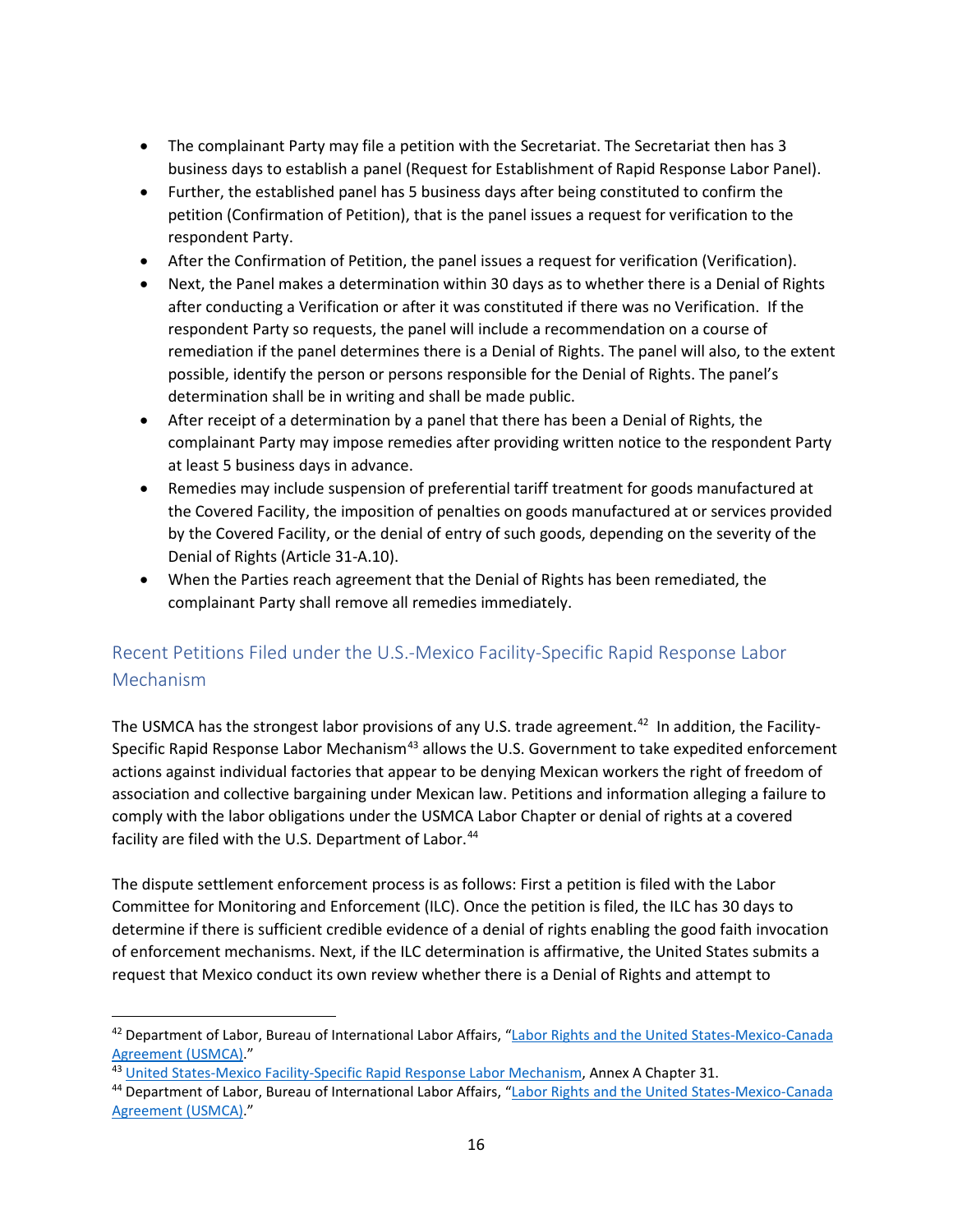remediate any issues it finds. Mexico has 10 days to agree to conduct a review and, if it agrees, 45 days to remediate (figure 1). After the review, if the United States and Mexico are not able to agree that the issue has been resolved, the United States may request the establishment of a Rapid Response Labor Panel to determine whether there has been a denial of collective bargaining rights as illustrated in figure 1. The next section discusses two cases filed by the United States against Mexico under the Facility-Specific Rapid Response Labor Mechanism.<sup>[45](#page-16-0)</sup>

#### General Motors, Silao, Mexico

Invoking the USMCA's Rapid Response Labor Mechanism, on May 10, 2021, the United States requested that Mexico conduct a review of whether a Denial of Rights was occurring to workers at the General Motors de México (General Motors Mexico) facility in Silao, State of Guanajuato, Mexico.<sup>[46](#page-16-1)</sup> The request noted that "significant concerns arise from events preceding, during, and surrounding an April 2021 vote for approval of a collective bargaining agreement (CBA) between General Motors de México" and the "Miguel Trujillo López" union.<sup>[47](#page-16-2)</sup> The request noted that the United States understood that the approval process and vote, scheduled for April 5, 2021, was suspended by the Secretaría de Trabajo y Previsión Social<sup>[48](#page-16-3)</sup> due to its concerns about irregularities, including the destruction of ballots. Further, the request noted that if Mexico were to determine that there was a Denial of Rights to workers at the General Motors de México facility in Silao, the United States further requested that Mexico attempt to remediate within 45 days of the request.<sup>[49](#page-16-4)</sup> In addition, the U.S. representative directed the Secretary of the Treasury to suspend the final settlement of customs accounts related to entries of goods from General Motors' Silao facility.[50](#page-16-5)

On July 8, 2021, the U.S. representative announced a remediation agreement reached with Mexico that addressed a denial of workers' right of free association and collective bargaining that Mexico found to have occurred for workers at a General Motors facility in Silao, Mexico.<sup>[51](#page-16-6)</sup> The course of remediation's end date was September 20, 2021. The course of remediation noted that Mexico would, among other things:

- Ensure that the new vote to approve the collective bargaining agreement (CBA) negotiated by the old CTM union was held at the facility by August 20, 2021.
- Have present federal inspectors from Mexico's Labor Ministry to prevent and address any intimidation and coercion from occuring

<span id="page-16-1"></span><span id="page-16-0"></span><sup>&</sup>lt;sup>45</sup> Department of Labor, Bureau of International Labor Affairs, ["USMCA Cases.](https://www.dol.gov/agencies/ilab/our-work/trade/labor-rights-usmca-cases#GM_Silao)"<br><sup>46</sup> USTR. ["United States Seeks Mexico's Review of Alleged Worker's Rights Denial at Auto Manufacturing Facility,"](https://ustr.gov/about-us/policy-offices/press-office/press-releases/2021/may/united-states-seeks-mexicos-review-alleged-workers-rights-denial-auto-manufacturing-facility-0) press release, May 12, 2021, and USTR. The United Stated request a review of denial of rights at of free Association [and collective bargaining.](https://ustr.gov/sites/default/files/assets/usmca/USTR%20USMCA%20RRM%20Req%20Mex%20for%20posting2.pdf) May 10, 2021.<br><sup>47</sup> The Miguel Trujillo López" union is part of the Confederation of Mexican Workers union (CTM).<br><sup>48</sup> Secretariat of Labor and Social Welfare (STPS) is Mexico's Ministry of Labor.

<span id="page-16-2"></span>

<span id="page-16-3"></span>

<span id="page-16-4"></span><sup>&</sup>lt;sup>49</sup> USTR, [The United Stated request a review of denial of rights and of free Association and collective bargaining.](https://ustr.gov/sites/default/files/assets/usmca/USTR%20USMCA%20RRM%20Req%20Mex%20for%20posting2.pdf) May 10, 2021.

<span id="page-16-5"></span><sup>50</sup> USTR, " [USMCA RRM Letter to Treasury for Posting,](https://ustr.gov/sites/default/files/enforcement/USMCA/USTR%20USMCA%20RRM%20Ltr%20to%20Treasury%20for%20posting.pdf)" May 12, 2021.

<span id="page-16-6"></span><sup>51</sup> USTR, ["United States and Mexico Announce Course of Remediation for Workers' Rights Denial at Auto](https://ustr.gov/about-us/policy-offices/press-office/press-releases/2021/july/united-states-and-mexico-announce-course-remediation-workers-rights-denial-auto-manufacturing)  [Manufacturing Facility in Silao,](https://ustr.gov/about-us/policy-offices/press-office/press-releases/2021/july/united-states-and-mexico-announce-course-remediation-workers-rights-denial-auto-manufacturing)" press release, July 8, 2021.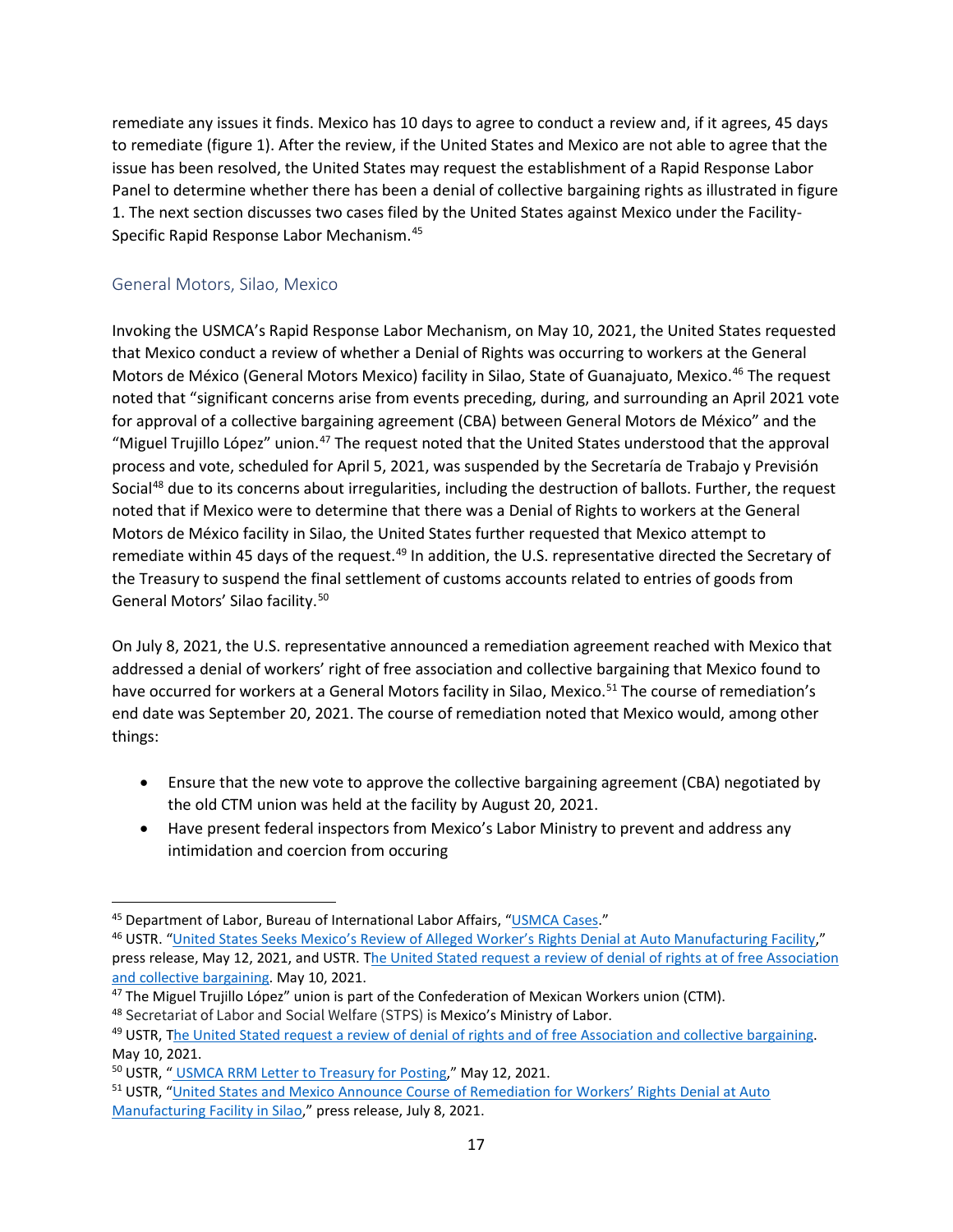- Permit the presence of international observers from the International Labor Organization (ILO) at the facility.
- Investigate and sanction anyone responsible for events that led to the suspension of the April vote and any other violation of law in connection with the August vote; and
- General Motors Mexico would issue a statement of neutrality and zero-tolerance policy for retaliation. [52](#page-17-0)

In a second vote to approve the existing collective bargaining agreement (CBA) negotiated by the old Confederation of Mexican Workers union (CTM), the CBA was thrown out in August 14-18, 2021, in a legitimation vote required by the Mexican Labor Law Reform. According to Mexican law, the rejection of the CBA allowed a process for workers to select a union to negotiate a new CBA. Referring to the vote in which the existing CBA was rejected, on September 22, 2021, USTR and DOL announced the successful conclusion of the first course of remediation under the USMCA's Rapid Response Labor Mechanism.[53](#page-17-1) A Day earlier, USTR directed the Secretary of the Treasury to resume liquidation of entries of goods from General Motor's Silao facility. [54](#page-17-2)

Although the course of remediation concluded in September 2021, the United States and Mexico continued monitoring the labor conditions in the facility leading up to the February 1–2, 2022 vote to elect a union to represent workers in bargaining with the General Motors de México facility in Silao. On February 3, 2022, workers at the General Motors Mexico facility elected an independent labor union by a wide margin. The new union, the National Independent Union for Workers in the Automotive Industry (SINTIA), beat three rivals, including Mexico's largest labor organization, CTM, that held the contract for 25 years. About 90 percent of eligible workers cast their votes for SINTIA. On February 3, 2022, U.S. Trade Representative noted "The USMCA's tools help protect collective bargaining rights and freedom of association for workers. The next, and equally critical, stage of the process will be good faith bargaining between General Motors and the new union."[55](#page-17-3)

#### Tridonex, Matamoros, Mexico

On May 10, 2021, the American Federation of Labor-Congress of Industrial Organizations (AFL-CIO), the Service Employees International Union (SEIU), Public Citizen's Global Trade Watch, and the "Sindicato Nacional Independiente de Trabajadores de Industrias y Servicios "Movimiento 20/32" [National Independent Union of Industry and Service Workers – 20/32 Movement] (SNITIS), filed a petition under the Rapid Response Mechanism with the ILC, against Tridonex, S. de R.L. de C.V. (Tridonex), located in Matamoros, Tamaulipas, Mexico. The submission alleged that workers at the Tridonex automotive parts

<span id="page-17-0"></span><sup>52</sup> USTR, ["Fact Sheet: Biden Administration Reaches Agreement with Mexico and GM Sialo Rapid Response Action](https://ustr.gov/about-us/policy-offices/press-office/fact-sheets/2021/july/fact-sheet-biden-administration-reaches-agreement-mexico-gm-silao-rapid-response-action-and-delivers#:%7E:text=Results%20for%20Workers-,FACT%20SHEET%3A%20Biden%20Administration%20Reaches%20Agreement%20with%20Mexico%20on%20GM,and%20Delivers%20Results%20for%20Workers&text=USTR)  [and Delivers Results for Workers,"](https://ustr.gov/about-us/policy-offices/press-office/fact-sheets/2021/july/fact-sheet-biden-administration-reaches-agreement-mexico-gm-silao-rapid-response-action-and-delivers#:%7E:text=Results%20for%20Workers-,FACT%20SHEET%3A%20Biden%20Administration%20Reaches%20Agreement%20with%20Mexico%20on%20GM,and%20Delivers%20Results%20for%20Workers&text=USTR) July 8, 2021.

<span id="page-17-1"></span><sup>53</sup> USTR, "Ambassador Tai, Secretary Walsh Applaud Successful First Course of Remediation under USMCA's Rapid [Response Mechanism,"](https://ustr.gov/index.php/about-us/policy-offices/press-office/press-releases/2021/september/ambassador-tai-secretary-walsh-applaud-successful-first-course-remediation-under-usmcas-rapid) press release, September 22, 2021.

<span id="page-17-2"></span><sup>54</sup> USTR, [Letter to the Secretary of the Treasury,](https://ustr.gov/sites/default/files/files/Press/Releases/Letter%20to%20Secretary%20Yellen%20-%2009.21.21.pdf) September 21, 2021.

<span id="page-17-3"></span><sup>55</sup> USTR, ["Statement from Ambassador Katherine Tai on February 1-2 Vote by Workers in Silao, Mexico,"](https://ustr.gov/about-us/policy-offices/press-office/press-releases/2022/february/statement-ambassador-katherine-tai-february-1-2-vote-workers-silao-mexico) Press Release, February 3, 2022.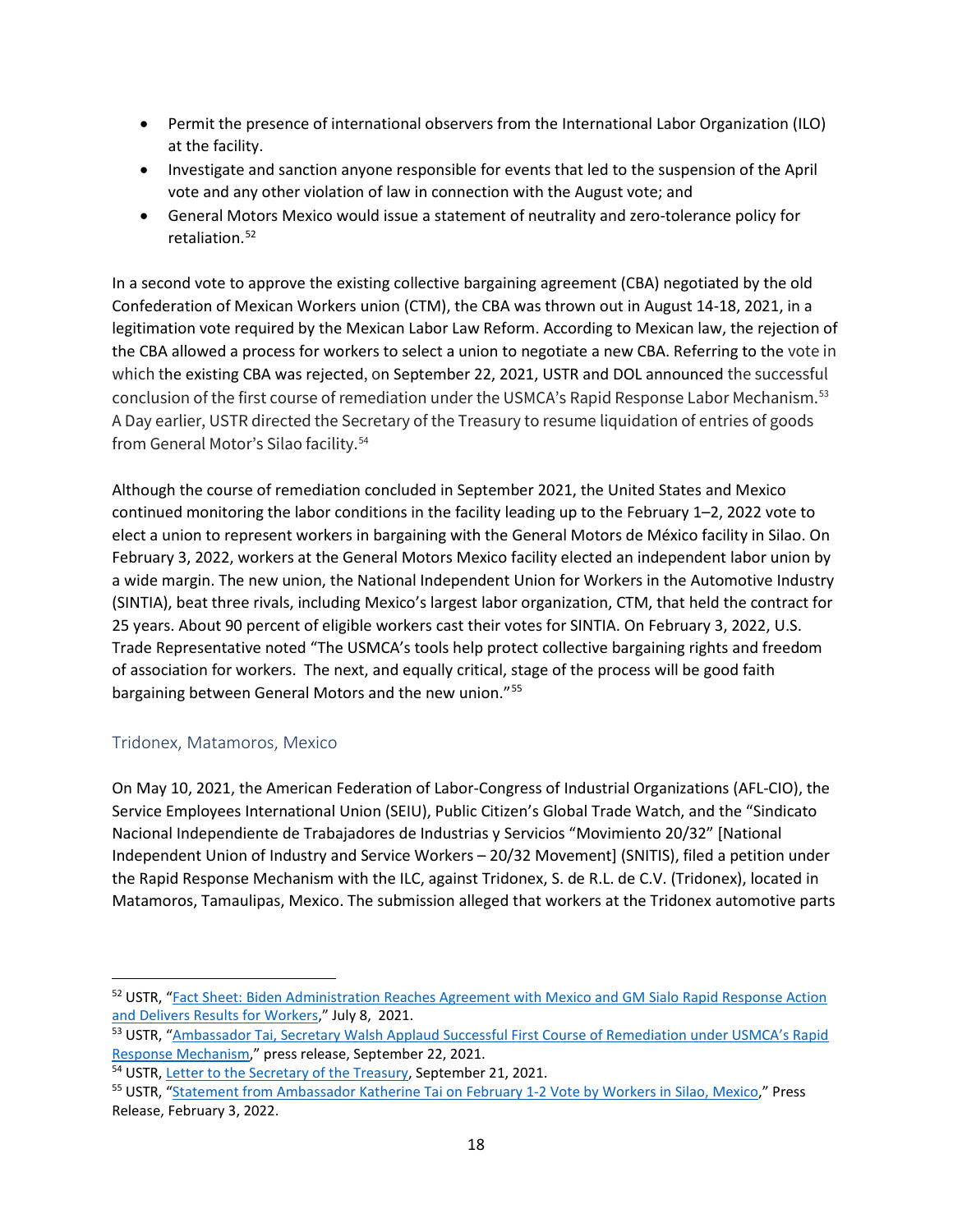facility were being denied the right of free association and collective bargaining.<sup>56</sup> The ILC had 30 days to review the petition and determine if there was sufficient credible evidence of denial of rights in support of the claim.

On June 9, 2021, in response to the petition filed on May 10, the ILC determined that there was sufficient credible evidence of a denial of rights, which enabled the invocation of enforcement mechanism. On the same day, the Office of the U.S. Trade Representative and the U.S. Department of Labor announced they had agreed to pursue a complaint under the USMCA's Rapid Response Mechanism against Tridonex, an auto plant in Mexico, for alleged workers' rights violations.<sup>[57](#page-18-1)</sup> Next, the USTR submitted a request to Mexico that Mexico conduct a review as to whether workers at the Tridonex automotive parts facility were being denied the right of free association and collective bargaining.<sup>[58](#page-18-2)</sup> Mexico had 10 days to agree to conduct a review and 45 days from that day to remediate, if Mexico determined that there were Denial of Rights to workers at the Tridonex facility in Matamoros. [59](#page-18-3)

This was the second time the United States used the USMCA's Rapid Response Labor Mechanism to enforce the agreement's labor provisions.

On June 19, 2021, Mexico agreed to review the U.S. complaint filed under the USMCA dispute settlement mechanism against Tridonex for alleged labor rights violations, the Mexican Secretariat of Economy announced.<sup>[60](#page-18-4)</sup> The findings of the review, conducted by the Secretaría de Economía and the Secretaría de Trabajo y Previsión Social,<sup>61</sup> would be shared with U.S. government by July 24, 2021, after which a reparation course must be agreed with the counterparts of the U.S. Government, if the review determined that there was such denial of workers' rights.

On August 10, 2021, USTR announced it had reached an agreement with Tridonex, S. de R.L. de C.V., a subsidiary of Cardone Industries, a Philadelphia-based auto parts manufacturer that supplies the U.S. market. The agreement provides severance, backpay, and a commitment to neutrality in future union elections. [62](#page-18-6) Tridonex agreed to:

<span id="page-18-0"></span><sup>56</sup> Government of Mexico, Secretaria de Economia, ["Comprometidos con el correcto funcionamiento del T-MEC,](https://www.gob.mx/se/prensa/comprometidos-con-el-correcto-funcionamiento-del-t-mec-se-anuncian-acuerdos-respecto-a-peticion-laboral-de-empresa-de-autopartes?idiom=es) se annuncial acuerdso respect a peticion laboral de empresa de autopartes." Comunicado, August 10, 2021, Mexico City.

<span id="page-18-1"></span><sup>57</sup> USTR, ["United States Seeks Mexico's Review of Alleged Freedom of Association Violations at Mexican](https://ustr.gov/about-us/policy-offices/press-office/press-releases/2021/june/united-states-seeks-mexicos-review-alleged-freedom-association-violations-mexican-automotive-parts)  [Automotive Parts Factory,](https://ustr.gov/about-us/policy-offices/press-office/press-releases/2021/june/united-states-seeks-mexicos-review-alleged-freedom-association-violations-mexican-automotive-parts)" June 09, 2021

<span id="page-18-2"></span><sup>58</sup> USTR, "United States Seeks Mexico's Review of Alleged Freedom of Association Violations at Mexican

[Automotive Parts Factory,](https://ustr.gov/about-us/policy-offices/press-office/press-releases/2021/june/united-states-seeks-mexicos-review-alleged-freedom-association-violations-mexican-automotive-parts)" Press Release, June 9, 2021; USTR ["Tridonex Request for Review 2021-06-09.](https://ustr.gov/sites/default/files/enforcement/USMCA/Tridonex%20Request%20for%20Review%202021-06-09%20-%20for%20web%20posting.pdf)" 69 USMCA Article 31-A.4.2. "The respondent Party shall have 10 days to notify the complainant Party as to whether

<span id="page-18-3"></span>it intends to conduct a review."

<span id="page-18-4"></span><sup>60</sup> Secretaría de Economía, ["México está comprometido con el T-MEC, admite solicitud de revisión por parte de](https://www.gob.mx/se/prensa/mexico-esta-comprometido-con-el-t-mec-admite-solicitud-de-revision-por-parte-de-ee-uu-sobre-empresa-autopartista-en-matamoros-tamaulipas?state=published)  [EE.UU. sobre empresa autopartista en Matamoros, Tamaulipas,](https://www.gob.mx/se/prensa/mexico-esta-comprometido-con-el-t-mec-admite-solicitud-de-revision-por-parte-de-ee-uu-sobre-empresa-autopartista-en-matamoros-tamaulipas?state=published)" Junio 19, 2021.<br><sup>61</sup> Secretariat of Labor and Social Welfare (STPS) or Secretaría de Trabajo y Previsión Social (STPS); and

<span id="page-18-5"></span>Secretariat of Economy or Secretaría de Economía.

<span id="page-18-6"></span><sup>&</sup>lt;sup>62</sup> USTR, ["United States Reaches Agreement with Mexican Auto Parts Company to Protect Workers' Rights,"](https://ustr.gov/about-us/policy-offices/press-office/press-releases/2021/august/united-states-reaches-agreement-mexican-auto-parts-company-protect-workers-rights) press release, August 10, 2021; Secretaría de Economía, ["Comprometidos con el correcto funcionamiento del T-MEC, se](https://www.gob.mx/se/prensa/comprometidos-con-el-correcto-funcionamiento-del-t-mec-se-anuncian-acuerdos-respecto-a-peticion-laboral-de-empresa-de-autopartes?idiom=es)  [anuncian acuerdos respecto a petición laboral de empresa de autopartes,"](https://www.gob.mx/se/prensa/comprometidos-con-el-correcto-funcionamiento-del-t-mec-se-anuncian-acuerdos-respecto-a-peticion-laboral-de-empresa-de-autopartes?idiom=es) comunicado conjunto, Mexico City, August 10, 202. DOL, Bureau of International Labor Affairs, ["USMCA Cases,](https://www.dol.gov/agencies/ilab/our-work/trade/labor-rights-usmca-cases#Tridonex)" August 18, 2022.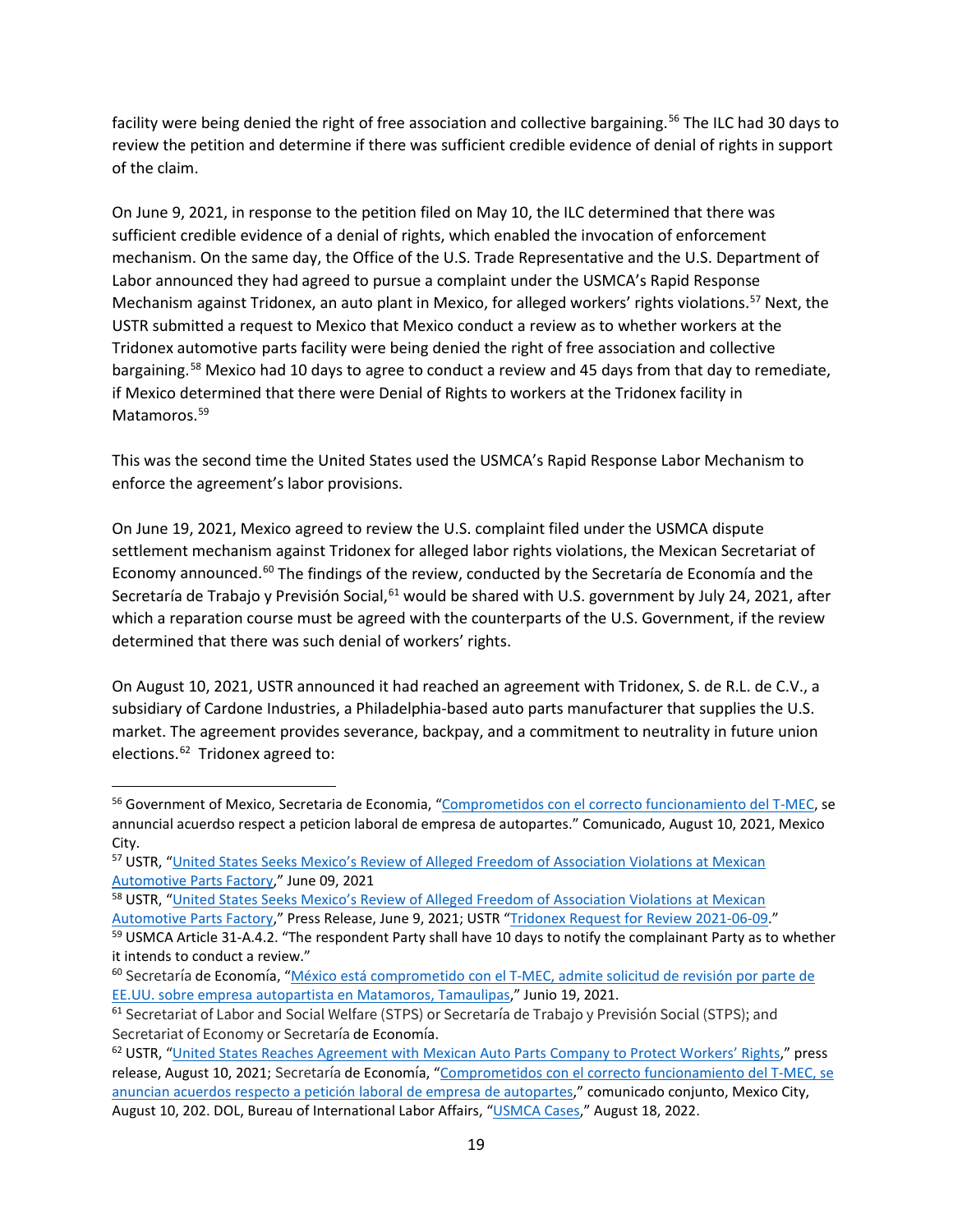- Provide severance and 6 months of backpay, totaling a minimum of 9 months of pay per worker and in many cases much more, to at least 154 workers who were dismissed from the plant, for a total backpay amount of more than \$600,000.
- Support the right of its workers to determine their union representation without coercion, including by protecting its workers from intimidation and harassment and welcoming election observers in the plant leading up to and during any vote.
- Provide training to all Tridonex workers on their rights to collective bargaining and freedom of association.
- Remain neutral in any election for union representation at its facility.
- Maintain and strengthen safety protocols to protect its workers from COVID-19 and financially support any employees who are unable to report to work due to COVID-19 exposure or infection.
- Revise its procedures and provide training to its managers on fair workforce reduction procedures; and
- Maintain and staff an employee hotline phone number to receive and respond to complaints of violations of workers' rights in the facility.

In addition to these commitments made by Tridonex, the government of Mexico agreed to help facilitate workers' rights training for Tridonex employees, monitor any union representation election at the facility, and investigate any claims of workers' rights violations reported by employees at the plant."[63](#page-19-0) 

This section illustrates the risks that firms located in Mexico and export to the United States under the USMCA provisions will face if they fail to comply with its labor provisions. Noncompliance may result in loss of their benefits in a short period of time. The disputes discussed here took less than 90 days to reach an agreement to remediate and about 140 days from the time a petition was filed to implementing the remediation agreement. The USMCA has changed the traditional compliance rules of labor provisions and enforcement mechanism under NAFTA and all other FTAs, which were laxed, ineffective, and slow to a new highly effective process with the rapid response mechanism. The enforcement mechanism and dispute settlement process are unique and found only in the USMCA among all U.S. FTAs. The cases discussed here suggest that firms face real risks of suspension of benefits such as preferential tariff, market access, and others, which can be revoked expeditiously when noncompliance has been removed.

## **Conclusions**

This paper highlights the potential consequences faced by firms operating in Mexico—regardless of ownership— that export to the United States under the USMCA provisions and fail to comply with the labor provisions of the agreement. The consequences of noncompliance are substantial as the firms'

<span id="page-19-0"></span><sup>&</sup>lt;sup>63</sup> USTR, ["United States Reaches Agreement with Mexican Auto Parts Company to Protect Workers' Rights,"](https://ustr.gov/about-us/policy-offices/press-office/press-releases/2021/august/united-states-reaches-agreement-mexican-auto-parts-company-protect-workers-rights) press release, August 10, 2021, and USTR, [Annex Action Plan,](https://ustr.gov/sites/default/files/enforcement/USMCA/Tridonex%20Action%20Plan.pdf) August 10, 2021.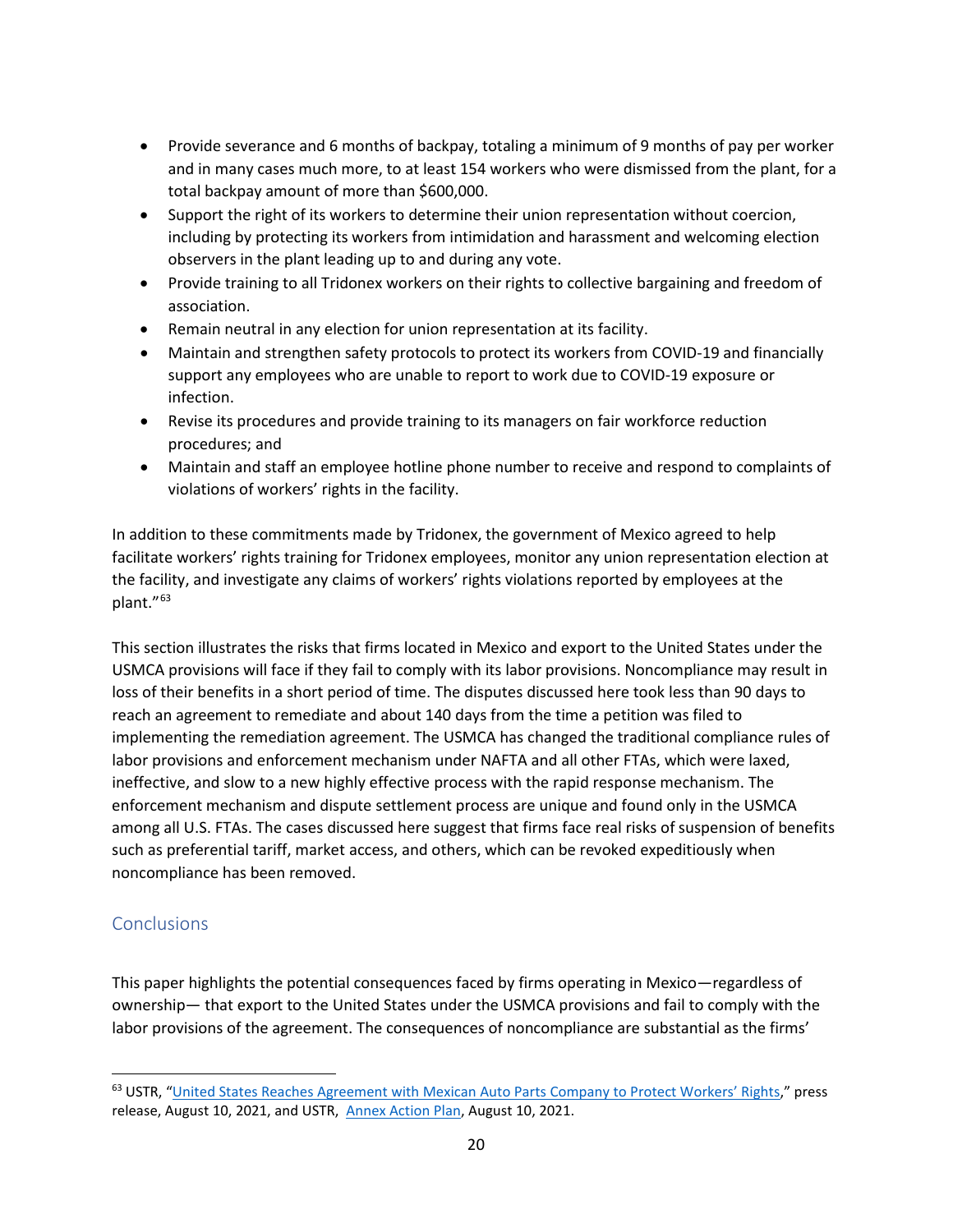goods and services may be subject to the suspension of preferential tariff treatment, the imposition of penalties, or denial of entry into to the United States, if firms are not a complainant country with the labor provisions of the agreement. This was illustrated in a recent case filed by the United States under the USMCA Facility-Specific Rapid Response Mechanism in which a firm operating in Mexico and exporting to the United States under USMCA preferences lost its preferential tariff treatment temporarily. Its preferential treatment was reinstated as soon as the failure to comply was remediated.

The paper reviews the labor provisions and dispute settlement of all U.S. FTAs to date. The review shows that the failure of enforcement of the labor provision in U.S. FTAs has been primarily due to lax or ambiguous language and lengthy dispute settlement mechanisms. The paper shows that the labor provisions and dispute settlement mechanism of the USMCA are effective improvements over those of all previous U.S. FTAs. The effectiveness of the rapid response mechanism was illustrated by the short time it took to resolve the disputes of two recent submissions filed by the United States against two firms operating in Mexico. Remediation in those two cases took between 90 and 140 days. Therefore, the USMCA dispute settlement mechanism imposes serious consequences for noncomplainant firms.

The Agreement is likely to increase wages and working conditions of workers at exporting facilities in Mexico, as the two submissions discussed ended with new independent labor Unions, which will negotiate new labor contracts. The extent to which wages in Mexico would increase is not discussed in this paper but may be considered for further research. One direction to follow is the framework developed by Riker (2020). Riker (2020) models the effect of adopting the ILO core labor standards on trade and wages. He quantifies the economic effects of policies intended to harmonize labor standards across countries within a collective bargaining framework. More specifically, the author analyzes the effects of increasing labor standards in developing countries and quantifies the effects on wages, international trade flows, employment, and prices. He shows that under certain conditions, collective bargaining that increases labor standards in a developing country increases its wages but reduce its employment. Further research can be undertaken by estimating the effects of collective bargaining, as in the cases discussed, using data for Mexico and Riker (2020)'s framework.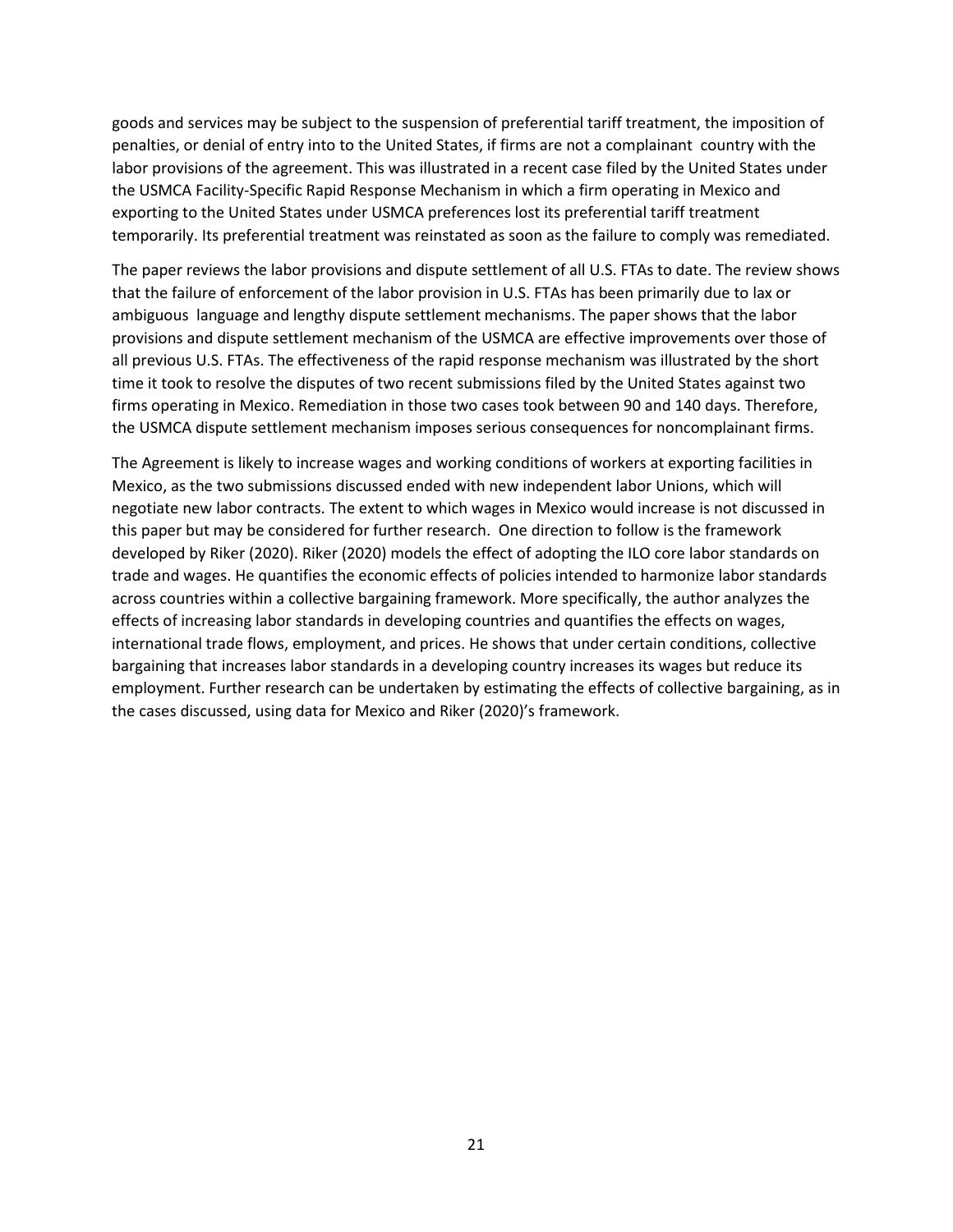## Bibliography

Berik, Günseli and Yana Van Der Meulen Rodgers. "Options for Enforcing Labour Standards: Lessons from Bangladesh and Cambodia." *Journal of International Development,* 22, 1 (2010):56-85. <https://doi.org/10.1002/jid.1534>

Bieszczat, Frank H. "Labor Provisions in Trade Agreements: From the NAALC to Now," 83 *Chicago Kent Law Review.* 1387 (2008).

Available at[: https://scholarship.kentlaw.iit.edu/cklawreview/vol83/iss3/11](https://scholarship.kentlaw.iit.edu/cklawreview/vol83/iss3/11) 

Bolle, Mary Jane. "Overview of Labor Enforcement Issues in Free Trade Agreements." Congressional Research Service, CRS Report RS22823. Washington, DC, February 2016. <https://fas.org/sgp/crs/misc/RS22823.pdf>

Brown K. Drusilla, Alan V. Deardorff, NS Robert M. Stern. "Labor Standards and Human Right: Implications for International Trade and Investment," University of Michigan, RSIE Discussion Paper no. 622, August 9, 2011.

[https://www.researchgate.net/publication/254429200\\_Labor\\_Standards\\_and\\_Human\\_Rights\\_Implicati](https://www.researchgate.net/publication/254429200_Labor_Standards_and_Human_Rights_Implications_for_International_Trade_and_Investment) ons for International Trade and Investment

Chew, D., & Posthuma, R. A. (2002). "International Employment Dispute Resolution under NAFTA's Side Agreement on Labor." *Labor Law Journal*, 53, 38-45.

Ciminio-Isaacs, D. Cathleen (2020). "Labor Enforcement Issues in U.S. FTAs." Congressional Research Service, CRS Report IF10972. Washington, DC, December 18, 2020. <https://crsreports.congress.gov/product/pdf/IF/IF10972>

Daude, Christian, Jacqueline Mazza and Andrew Morrison. Core Labor Standards and Foreign Direct Investment in Latin America And The Caribbean: Does Lax Enforcement of Labor Standards Attract Investors? Inter-American Development Bank Publications, October 2003. [https://publications.iadb.org/publications/english/document/Core-Labor-Standards-and-Foreign-Direct-](https://publications.iadb.org/publications/english/document/Core-Labor-Standards-and-Foreign-Direct-Investment-in-Latin-America-and-the-Caribbean-Does-Lax-Enforcement-of-Labor-Standards-Attract-Investors.pdf)[Investment-in-Latin-America-and-the-Caribbean-Does-Lax-Enforcement-of-Labor-Standards-Attract-](https://publications.iadb.org/publications/english/document/Core-Labor-Standards-and-Foreign-Direct-Investment-in-Latin-America-and-the-Caribbean-Does-Lax-Enforcement-of-Labor-Standards-Attract-Investors.pdf)[Investors.pdf](https://publications.iadb.org/publications/english/document/Core-Labor-Standards-and-Foreign-Direct-Investment-in-Latin-America-and-the-Caribbean-Does-Lax-Enforcement-of-Labor-Standards-Attract-Investors.pdf)

Davies, B. Ronald and Krishna Chaitanya Vadlamannati. "A Race to the Bottom in Labour Standards? An Empirical Investigation." *Journal of Development Economics*, 103 (2017):1-38 [https://papers.ssrn.com/sol3/papers.cfm?abstract\\_id=2894453](https://papers.ssrn.com/sol3/papers.cfm?abstract_id=2894453)

Davies, B. Ronald and Annie Voy. "The effect of FDI on child labor." *Journal of Development Economics,* 88, 1 (January 2009): 59-66. <https://doi.org/10.1016/j.jdeveco.2008.02.001>

Dewan, Sabina & Lucas Ronconi. "U.S. Free Trade Agreements and Enforcement of Labor Law in Latin America." *Industrial Relations: A Journal of Economy and Society*, 57, no. 1, (2018): 35-56. <https://onlinelibrary.wiley.com/doi/abs/10.1111/irel.12199>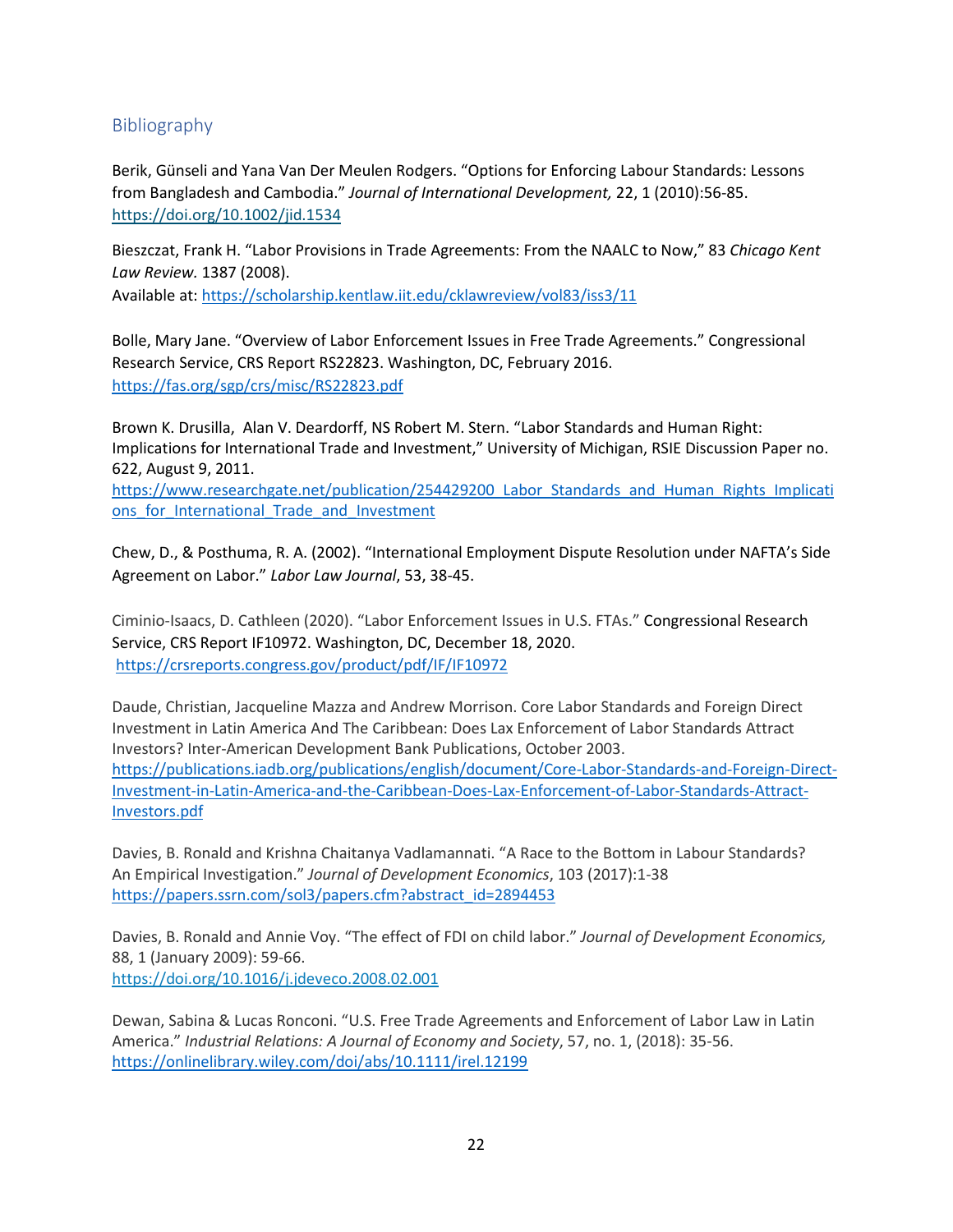DiCaprio, Alisa. "Are labor provisions protectionist: Evidence from Nine labor-augmented U.S. trade arrangements." *Comparative Labor Law & Policy Journal*, 26,1 (2004):1-34. [https://papers.ssrn.com/sol3/papers.cfm?abstract\\_id=832404](https://papers.ssrn.com/sol3/papers.cfm?abstract_id=832404)

Ebert, D. Cayla. "Effectiveness of Labor Provisions within Free Trade Agreements Between the United States and Latin American Countries." *Minnesota Journal of International Law*, 27, (2018):245-281 <https://scholarship.law.umn.edu/mjil/281/>

Kimberly, Elliott A. "Labor Standards, Development, and CAFTA." Peterson Institute for International Economics, Policy Brief 04-02, March 2004. <https://www.piie.com/sites/default/files/publications/pb/pb04-2.pdf>

Kimberly, Elliott A. and Richard B. Freeman. "Labor Standards and Trade Agreements." In *Can Labor Standards Improve Under Globalization?* By Kimberly Ann Elliott (PIIE) and Richard B. Freeman (Harvard University), Institute for International Economics, Washington, DC, June 2003. <https://www.piie.com/bookstore/can-labor-standards-improve-under-globalization>

García, K. (2011). Transnational Advocates and Labor Rights Enforcement in the North American Free Trade Agreement. *Latin American Politics and Society, 53*(2), 29-60. Retrieved February 21, 2021, from <http://www.jstor.org/stable/41342313>

GAO. U.S. Government Accountability Office. "U.S. Partners Are Addressing Labor Commitments, but More Monitoring and Enforcement Are Needed," GAO-15-160, 2014. <https://www.gao.gov/products/GAO-15-160>

Hafees, Sahar, Aston ZHutman, and Mario Torrico. 2020. "The USMCA's Rapid Response Mechanism for Labor Complaints: What to Expect Starting July 1, 2020." Pillsbury: -Global Trade & Sanctions Law, July. <https://www.jdsupra.com/legalnews/the-usmca-s-rapid-response-mechanism-74952/>

Hufbauer Gary Clyde, Reginald Jones, and Jeffrey J. Schott. "North American Labor Under NAFTA," Institute for International Economics, 2002. <https://citeseerx.ist.psu.edu/viewdoc/download?doi=10.1.1.199.4703&rep=rep1&type=pdf>

International Labor Organisation (ILO) 1998. Declaration on Fundamental Principles and Rights at Work and Its Follow-Up. Adopted by the International Labour Conference at its Eighty-sixth Session, Geneva, 18 June 1998 (Annex revised 15 June 2010), 1998, <https://www.ilo.org/declaration/thedeclaration/textdeclaration/lang--en/index.htm>

Kamata, Isao. "Regional Trade Agreements with Labor Clauses: Effects on Labor Standards and Trade." Research Institute of Economy, Trade & Industry, RIETI Discussion Paper Series 14-E-012, February 2014. <https://www.rieti.go.jp/jp/publications/dp/14e012.pdf>

Kolben, Kevin. "A Supply Chain Approach to Trade and Labor Provisions." *Politics and Governance*, 5, no. 4, (2017):60-68.

<https://www.cogitatiopress.com/politicsandgovernance/article/view/1088>

Kucerna, David. "Core labour standards and foreign direct investment." *International Labour Review*, 141, 1-2, (2002): 31-69.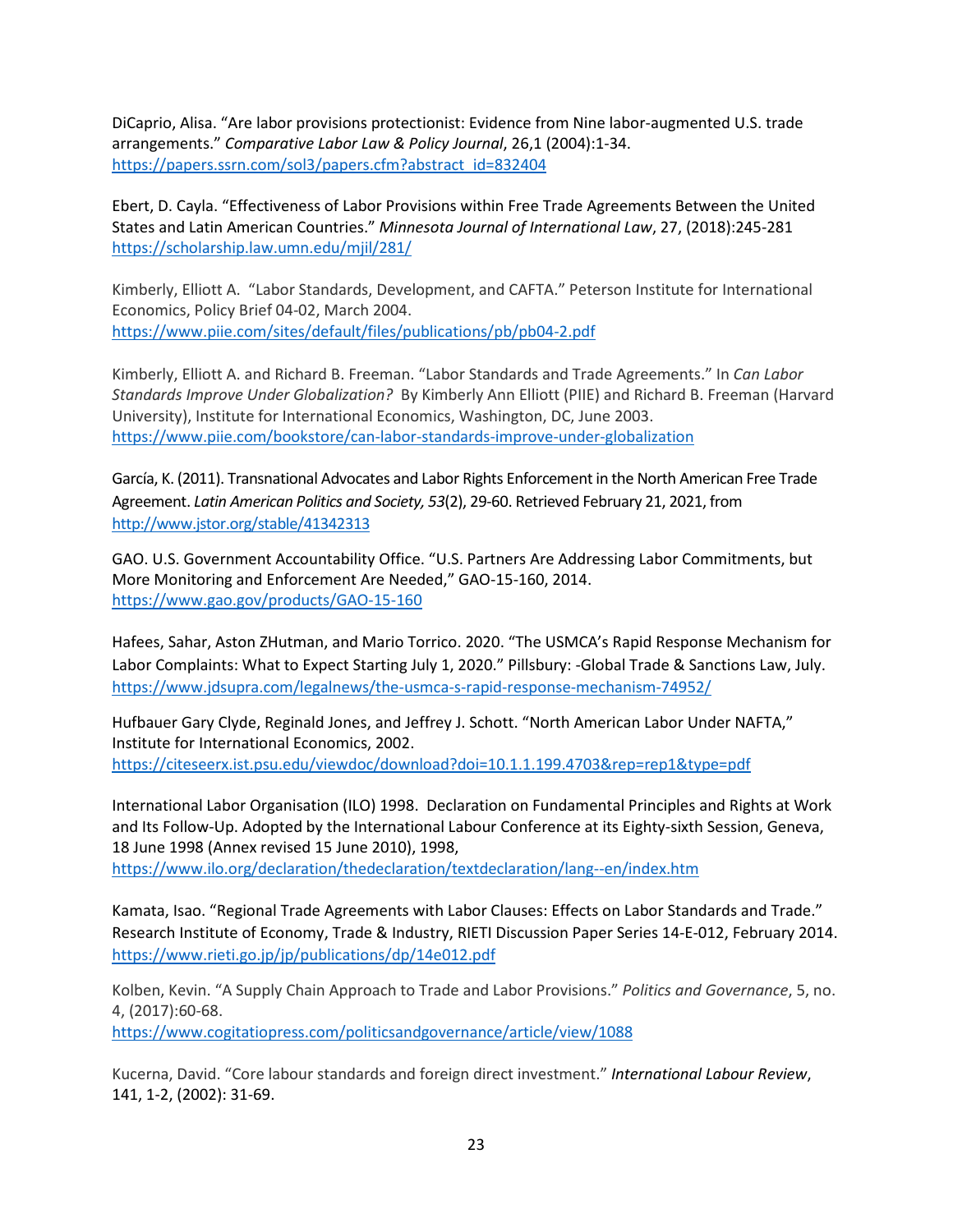<https://onlinelibrary.wiley.com/doi/abs/10.1111/j.1564-913X.2002.tb00230.x>

Labonté, R., Gleeson, D. & McNamara, C.L. USMCA 2.0: a few improvements but far from a 'healthy' trade treaty. *Global Health* 16, 43 (2020)[. https://doi.org/10.1186/s12992-020-00565-4](https://doi.org/10.1186/s12992-020-00565-4) 

LeClercq, Desiree. "The Disparate Treatment of Rights in Trade," Fordham Law Review, Vol. 90, No. 1, 2021 <https://ssrn.com/abstract=3722959>or<http://dx.doi.org/10.2139/ssrn.3722959>

Lenox, Zack and Andrew Arsht. "Towards Enforceable Labor Rights in U.S. Free Trade Agreements." *Harvard Human Rights Journal*, 31, (2018):171-198. <https://harvardhrj.com/wp-content/uploads/sites/14/2020/06/31HHRJ171-Lenox.pdf>

Moonhawk, Kim. "Ex Ante Due Diligence: Formation of PTAs and Protection of Labor Rights." *International Studies Quarterly*, 56, no. 4, (2012): 704–719. <https://doi.org/10.1111/j.1468-2478.2012.00758.x>

Olney, W. William. "A race to the bottom? Employment protection and Foreign Direct Investment." *Journal of International Economics,* 91, 2 (2013):191–203. <https://doi.org/10.1016/j.jinteco.2013.08.003>

Protocol of Amendment to the Agreement Between the United States of America, The United Mexican States, and Canada. December 2019. USTR.

[https://ustr.gov/sites/default/files/files/agreements/FTA/USMCA/Protocol-of-Amendments-to-the-](https://ustr.gov/sites/default/files/files/agreements/FTA/USMCA/Protocol-of-Amendments-to-the-United-States-Mexico-Canada-Agreement.pdf)[United-States-Mexico-Canada-Agreement.pdf](https://ustr.gov/sites/default/files/files/agreements/FTA/USMCA/Protocol-of-Amendments-to-the-United-States-Mexico-Canada-Agreement.pdf) 

Raess, Damian, Andreas Dür, and Dora Sari. "Protecting labor rights in preferential trade agreements: The role of trade unions, left governments, and skilled labor." *The Review of International Organizations,* 13, (2018): 143–162.

<https://link.springer.com/article/10.1007/s11558-018-9301-z>

Riker, David, ["Modeling the Effect of Labor Standards on Trade and Wages,](https://www.usitc.gov/publications/332/working_papers/modeling_the_effects_of_labor_standards_on_trade_and_wages_12-09-20.pdf)" USITC, Economics Working Paper 2020–12–A, December 2020.

Ronconi, Lucas. "Globalization, Domestic Institutions, and Enforcement of Labor Law: Evidence from Latin America." *Industrial Relations*, 51,1 (2012): 89-105. <https://onlinelibrary.wiley.com/doi/abs/10.1111/j.1468-232X.2011.00664.x>

Samet, Andrew. "Labor Provisions in U.S. Free Trade Agreements Case Study of Mexico, Chile, Costa Rica, El Salvador and Peru." Inter-American Development Bank, Integration and Trade Section, Policy Brief, no. IDB-PB-172, January 2011.

[https://publications.iadb.org/publications/english/document/Labor-Provisions-in-the-US-Free-Trade-](https://publications.iadb.org/publications/english/document/Labor-Provisions-in-the-US-Free-Trade-Agreements-Case-Study-of-M%C3%A9xico-Chile-Costa-Rica-El-Salvador-and-Peru.pdf)[Agreements-Case-Study-of-M%C3%A9xico-Chile-Costa-Rica-El-Salvador-and-Peru.pdf](https://publications.iadb.org/publications/english/document/Labor-Provisions-in-the-US-Free-Trade-Agreements-Case-Study-of-M%C3%A9xico-Chile-Costa-Rica-El-Salvador-and-Peru.pdf)

Siroën, Jean-Mark and David Andrade. "Trade Agreements and Core Labour Standards. Université Paris-Dauphine, Nopoor Policy Brief Nr.5, March 2016. <https://hal.archives-ouvertes.fr/hal-01429028>